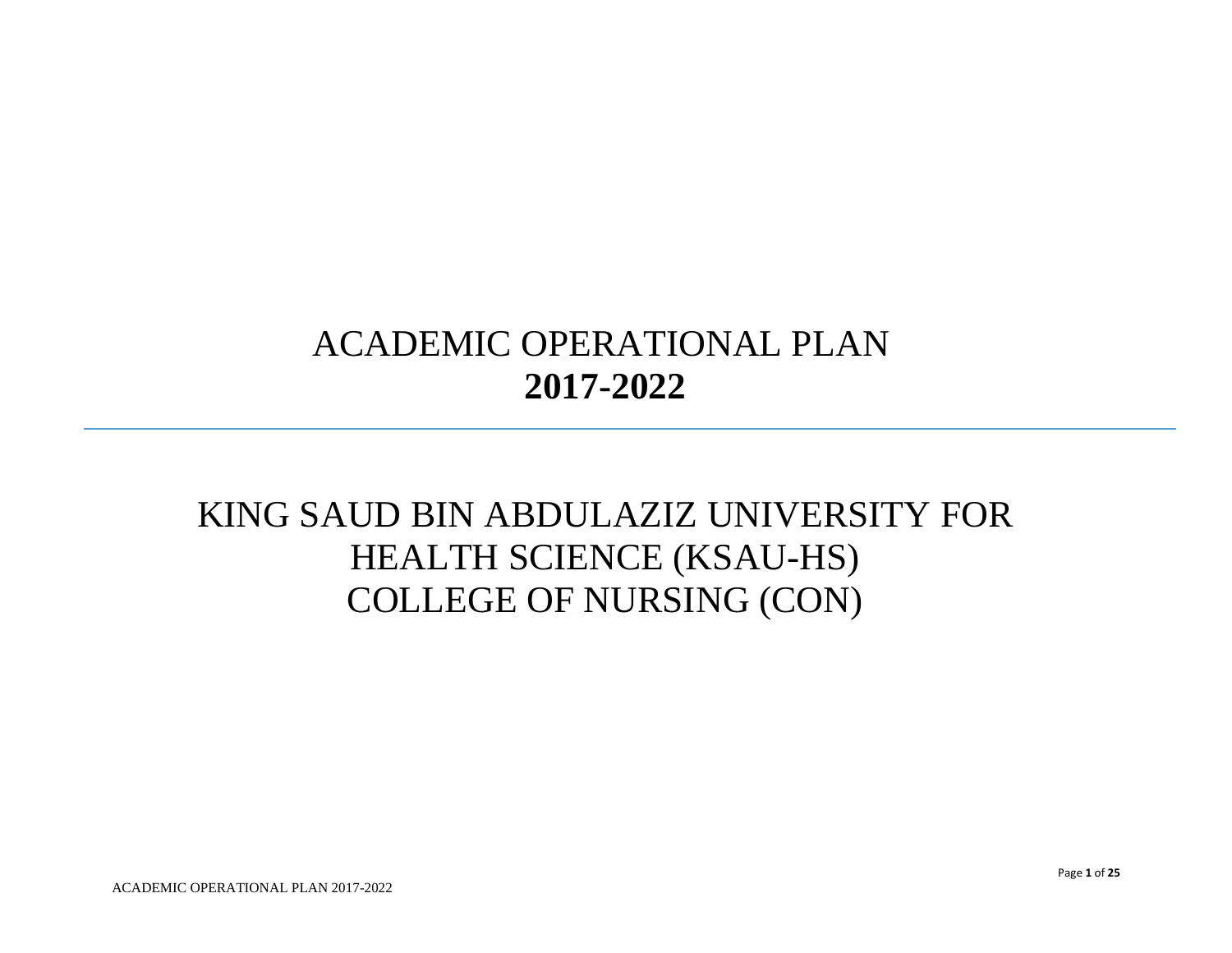| <b>Objectives</b>                                          | Projects/<br><b>Initiative</b>              | <b>Action</b>                                                                                                                                                                                                                                                                                                                                                                                                                                                                                                                                                                                                                                   | <b>Requirements</b><br>Resources/<br><b>Support</b>                                                                                                                | <b>Primary</b><br><b>Responsible</b>                   | <b>KPI</b>                                                                                                                 | <b>KPI</b> Target                                        | Completion<br><b>Date</b> |
|------------------------------------------------------------|---------------------------------------------|-------------------------------------------------------------------------------------------------------------------------------------------------------------------------------------------------------------------------------------------------------------------------------------------------------------------------------------------------------------------------------------------------------------------------------------------------------------------------------------------------------------------------------------------------------------------------------------------------------------------------------------------------|--------------------------------------------------------------------------------------------------------------------------------------------------------------------|--------------------------------------------------------|----------------------------------------------------------------------------------------------------------------------------|----------------------------------------------------------|---------------------------|
| I. Ensure<br>systematic<br>academic<br>programs<br>review. | Periodic<br>academic<br>programs<br>review. | Construct structured<br>1.<br>schedule meeting for<br>CON curriculum<br>committee and<br>curriculum sub-<br>committee.<br>CON curriculum<br>2.<br>committee nominates and<br>approves names of<br>independent reviewers<br>every 3 to 5 years.<br>3. Independent reviewer<br>will submit a final report<br>to curriculum committee<br>Curriculum<br>4.<br>committee send<br>reviewers'<br>recommendation to<br>quality committee.<br>5. Quality committee<br>reviews reviewers'<br>comments and make sure<br>it follows the quality<br>guidelines of the<br>university.<br>Curriculum<br>6.<br>committee to ensure the<br>implementation of the | Associate<br>dean/assistant<br>dean academic and<br>students affairs<br>Curriculum<br>Committee.<br>Executive<br>management<br>support.<br>Faculty<br>Quality unit | Curriculum<br>Committee<br>Curriculum-Sub<br>Committee | Number of<br>programs<br>curriculum<br>committee<br>meetings per<br>year.<br>Number of<br>independent<br>reviewer reports. | 2 per<br>academic<br>year<br>One per<br>academic<br>year | AY 2017-<br>2018          |
|                                                            |                                             |                                                                                                                                                                                                                                                                                                                                                                                                                                                                                                                                                                                                                                                 |                                                                                                                                                                    |                                                        |                                                                                                                            |                                                          |                           |

**Goal 1: Bring College of Nursing national and international recognition by continuously enhancing academic nursing programs that create competent nurses.**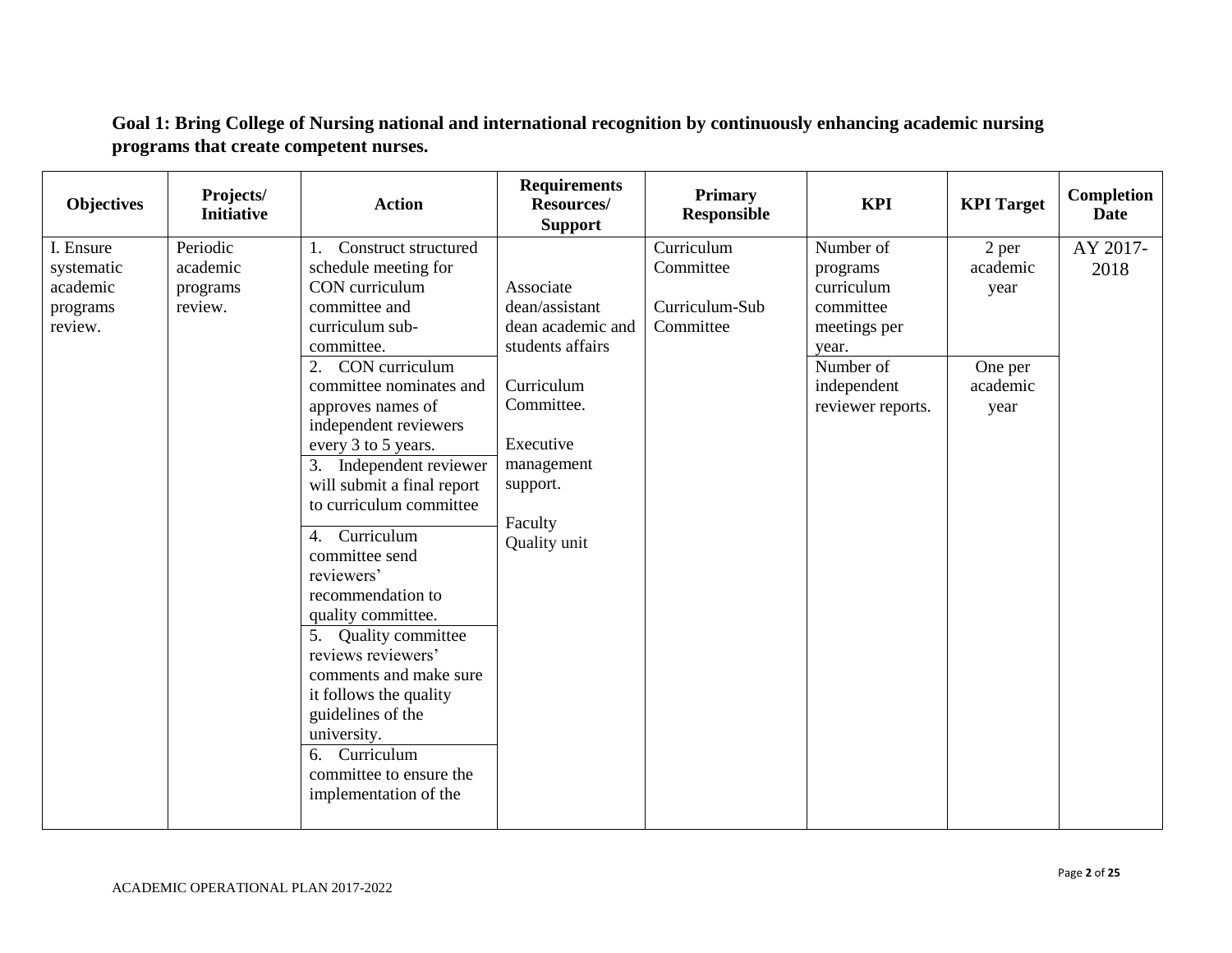| <b>Objectives</b> | Projects/<br><b>Initiative</b> | <b>Action</b>                                                                                                                                                                                                                                                                                                                                                                                                                                                                                                            | <b>Requirements</b><br>Resources/<br><b>Support</b> | <b>Primary</b><br><b>Responsible</b> | <b>KPI</b>                                                                                                                                                         | <b>KPI</b> Target                                                                                                                              | <b>Completion</b><br><b>Date</b> |
|-------------------|--------------------------------|--------------------------------------------------------------------------------------------------------------------------------------------------------------------------------------------------------------------------------------------------------------------------------------------------------------------------------------------------------------------------------------------------------------------------------------------------------------------------------------------------------------------------|-----------------------------------------------------|--------------------------------------|--------------------------------------------------------------------------------------------------------------------------------------------------------------------|------------------------------------------------------------------------------------------------------------------------------------------------|----------------------------------|
|                   |                                | reviewer's<br>recommendations.                                                                                                                                                                                                                                                                                                                                                                                                                                                                                           |                                                     |                                      |                                                                                                                                                                    |                                                                                                                                                |                                  |
|                   |                                | Curriculum sub-<br>7.<br>committee implements<br>the action plan at each<br>campus according to the<br>program, and course<br>management process.<br>8. Enhance structured<br>schedule meeting for<br>advisory committee.<br>9. Advisory committee<br>will submit a final report<br>to curriculum committee<br>$\overline{10}$ . Curriculum<br>committee develops an<br>action plan based on<br>advisory committee<br>recommendations.<br>11. Monitor the<br>implementations of<br>stakeholders' survey<br>action plans. |                                                     |                                      | Number of<br>advisory<br>committee<br>meeting.<br>3.1 Student's<br>overall evaluation<br>on the quality of<br>their learning<br>experiences at the<br>institution. | 1 per<br>academic<br>year<br>Average<br>rating of 3.5<br>or above on a<br>five-point<br>scale in an<br>annual<br>survey final<br>year students |                                  |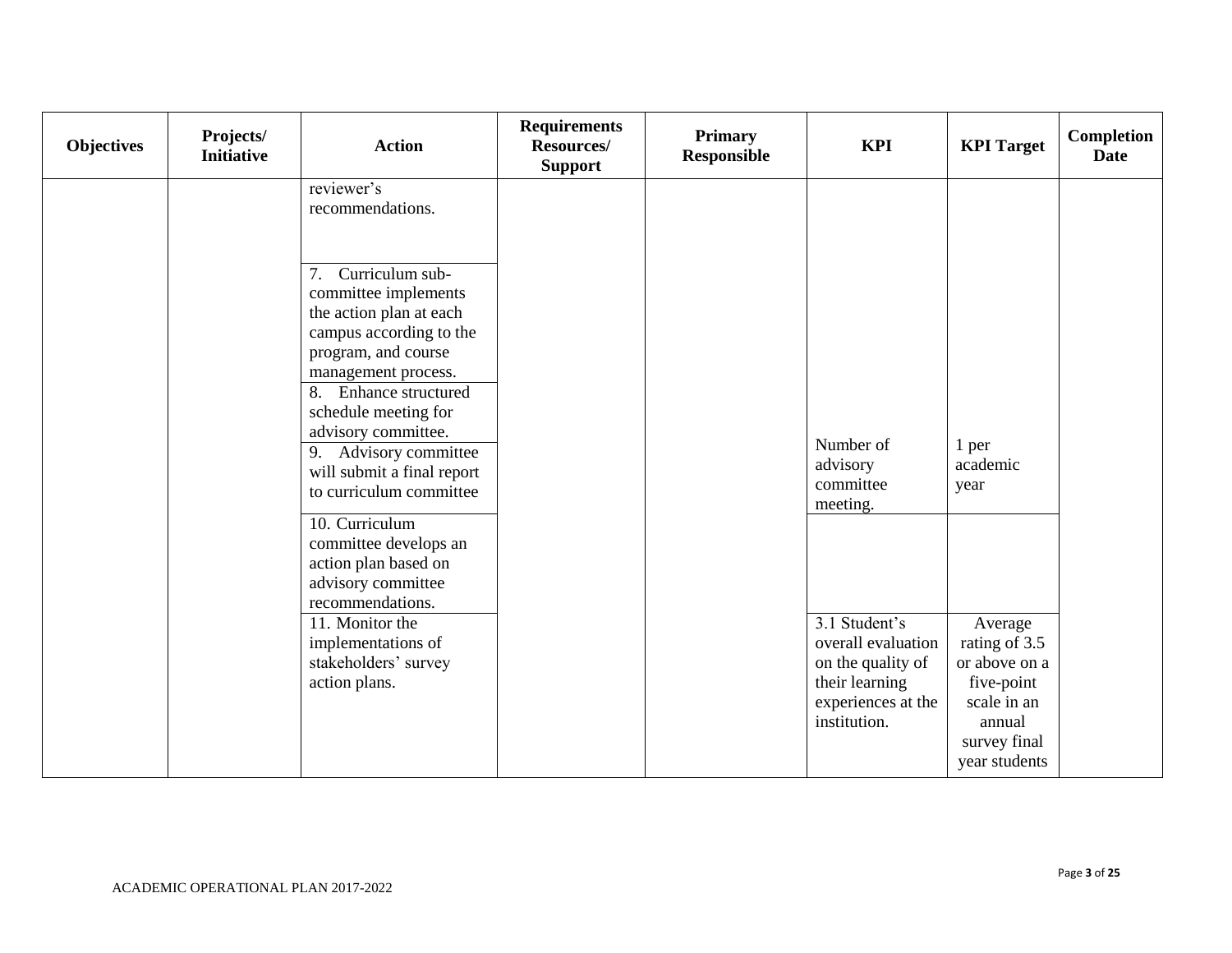| <b>Objectives</b> | Projects/<br><b>Initiative</b>                 | <b>Action</b>                                                                                                                                                                                                                                                                                                                                                                                                                                                                                                      | <b>Requirements</b><br><b>Resources/</b><br><b>Support</b>                                                                                                                                                                            | <b>Primary</b><br><b>Responsible</b>                                                      | <b>KPI</b>                                                                                                                                                                                                                                 | <b>KPI</b> Target                                                                          | Completion<br><b>Date</b> |
|-------------------|------------------------------------------------|--------------------------------------------------------------------------------------------------------------------------------------------------------------------------------------------------------------------------------------------------------------------------------------------------------------------------------------------------------------------------------------------------------------------------------------------------------------------------------------------------------------------|---------------------------------------------------------------------------------------------------------------------------------------------------------------------------------------------------------------------------------------|-------------------------------------------------------------------------------------------|--------------------------------------------------------------------------------------------------------------------------------------------------------------------------------------------------------------------------------------------|--------------------------------------------------------------------------------------------|---------------------------|
|                   |                                                |                                                                                                                                                                                                                                                                                                                                                                                                                                                                                                                    |                                                                                                                                                                                                                                       |                                                                                           | Employers<br>satisfaction with<br>graduates                                                                                                                                                                                                | Average<br>rating of 3.5<br>or above on a<br>five-point<br>scale in an<br>annual<br>survey |                           |
|                   | Automated<br>monitoring of<br>student progress | Establish proposal<br>1.<br>for automated monitoring<br>system.<br>2. Pilot the automated<br>monitoring system for<br>applicability.<br>3. Activate the<br>automated monitoring<br>system among the three<br>campuses<br>4. Receive a report<br>about the percentage of<br>students who were<br>counselled based on their<br>progress.<br>Develop an action<br>5.<br>plan per semester<br>6. Monitor the<br>implementation of the<br>action plan.<br>7. Survey the<br>effectiveness of the<br>automated monitoring | Curriculum<br>committee<br>Academic and<br>counselling<br>committee<br>Level<br>coordinators<br>Academic<br>advising and<br>counselling unit.<br>Quality unit<br><b>CON SIS Team</b><br>Academic<br>advising and<br>counselling unit. | <b>Advising Committee</b><br>Associate/assistant<br>dean academic and<br>students affairs | Presence of<br>automated system<br>to monitor<br>student progress<br>Percentage of<br>students<br>counselled Based<br>on automatic<br>notification for<br>the first time.<br>Percentage of<br>students<br>counselled Based<br>on automatic | Achieved by<br>year 2020                                                                   | AY 2018-<br>2019          |
|                   |                                                | system                                                                                                                                                                                                                                                                                                                                                                                                                                                                                                             |                                                                                                                                                                                                                                       |                                                                                           | notification for<br>the second time.                                                                                                                                                                                                       |                                                                                            |                           |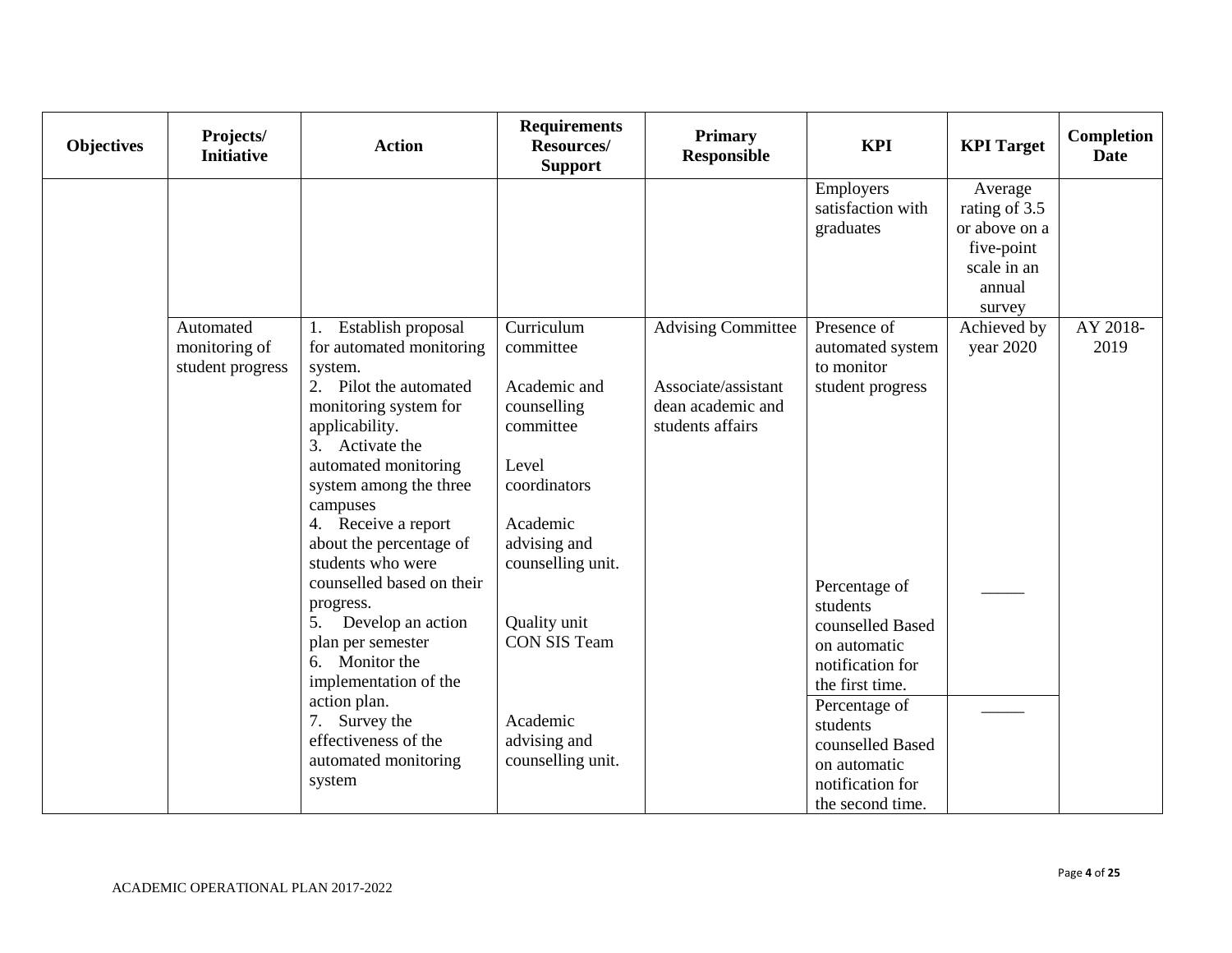| <b>Objectives</b> | Projects/<br><b>Initiative</b>                                                          | <b>Action</b>                                                                                                                                                                                                                                                                                                                                                                                                                                                                                                                         | <b>Requirements</b><br>Resources/<br><b>Support</b>     | <b>Primary</b><br><b>Responsible</b>                                                                                              | <b>KPI</b>                                                                                                                                                            | <b>KPI</b> Target                                                                     | Completion<br><b>Date</b> |
|-------------------|-----------------------------------------------------------------------------------------|---------------------------------------------------------------------------------------------------------------------------------------------------------------------------------------------------------------------------------------------------------------------------------------------------------------------------------------------------------------------------------------------------------------------------------------------------------------------------------------------------------------------------------------|---------------------------------------------------------|-----------------------------------------------------------------------------------------------------------------------------------|-----------------------------------------------------------------------------------------------------------------------------------------------------------------------|---------------------------------------------------------------------------------------|---------------------------|
|                   |                                                                                         | Update the system<br>8.<br>based on the survey<br>result.                                                                                                                                                                                                                                                                                                                                                                                                                                                                             | <b>CON SIS Team</b>                                     |                                                                                                                                   |                                                                                                                                                                       |                                                                                       |                           |
|                   | Monitoring of<br>effectiveness of<br>teaching/<br>learning and<br>assessment<br>methods | Orient the faculty<br>1.<br>about the peer review<br>system.<br>1. A Schedule the peer<br>review of teaching and<br>assessment at the<br>beginning of each<br>academic semester.<br>1. B Ensure the<br>effectiveness and<br>objectivity of the peer<br>review process of<br>teaching and assessment.<br>1.C Prepare and<br>submit a report about<br>peer review process of<br>teaching and assessment<br>to curriculum sub-<br>committee<br>Submit PLO<br>2.<br>Assessment report with<br>action plan to curriculum<br>sub-Committee. | Faculty<br>Support form<br>curriculum sub-<br>committee | Associate/assistant<br>dean academic and<br>students affairs<br>Chairperson of<br>nursing department<br><b>Nursing Department</b> | Percentage of<br>faculty who were<br>peer reviewed.<br>Percentage of<br>achieved BSN<br>program learning<br>outcomes.<br>Stakeholders<br>satisfaction of<br>graduates | 100%<br>90%<br>Average<br>rating of 3.5<br>or above on a<br>five-point<br>scale in an | AY 2018-<br>2019          |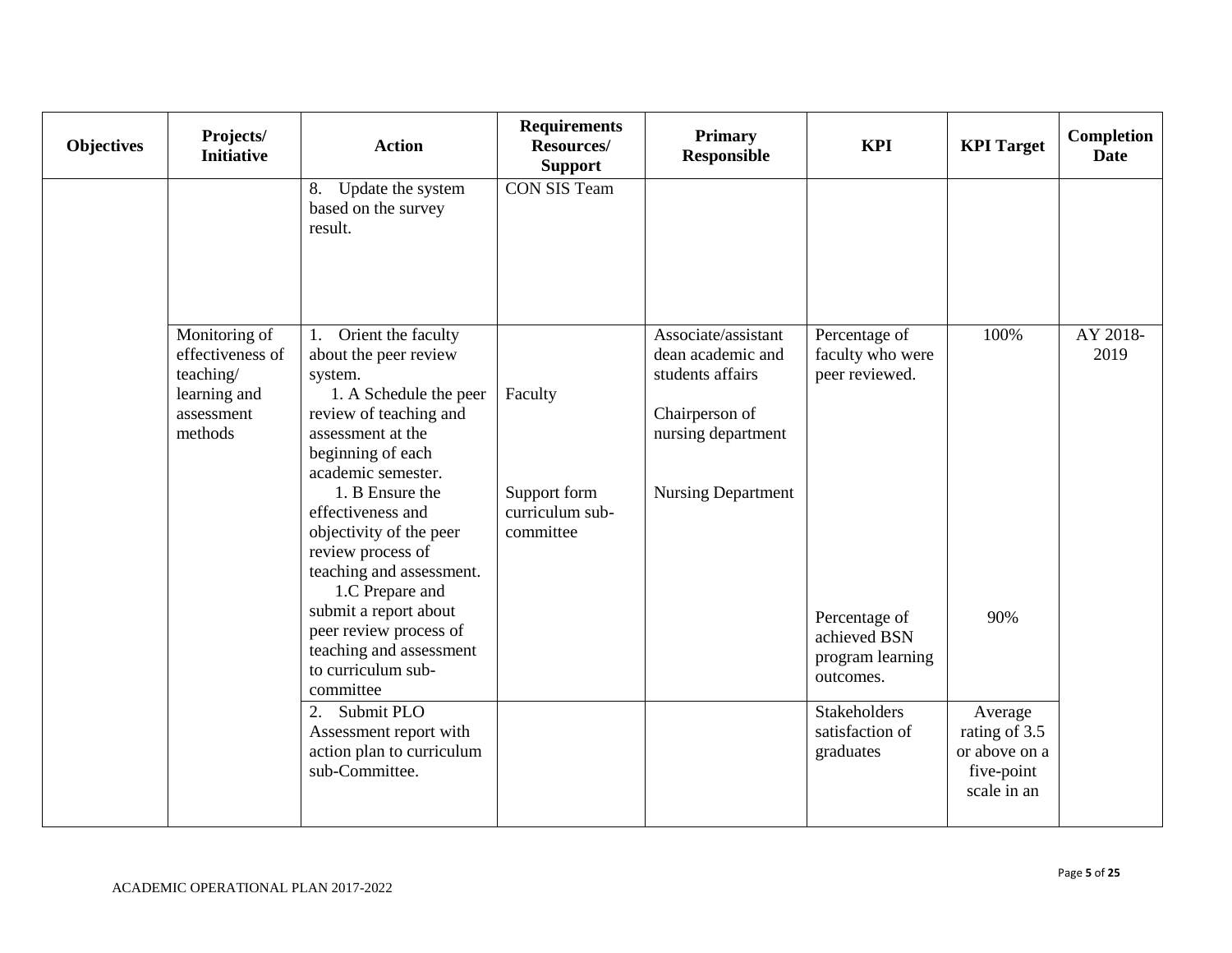| Objectives | Projects/<br><b>Initiative</b> | <b>Action</b>                                                                                                          | <b>Requirements</b><br>Resources/<br><b>Support</b> | <b>Primary</b><br>Responsible | <b>KPI</b>                                                                                                                   | <b>KPI</b> Target                                                                                                 | Completion<br><b>Date</b> |
|------------|--------------------------------|------------------------------------------------------------------------------------------------------------------------|-----------------------------------------------------|-------------------------------|------------------------------------------------------------------------------------------------------------------------------|-------------------------------------------------------------------------------------------------------------------|---------------------------|
|            |                                |                                                                                                                        |                                                     |                               |                                                                                                                              | annual<br>survey                                                                                                  |                           |
|            |                                |                                                                                                                        |                                                     |                               |                                                                                                                              |                                                                                                                   |                           |
|            |                                |                                                                                                                        |                                                     |                               | 4.5. Proportion of<br>students entering<br>undergraduate<br>programs who<br>complete those<br>programs in<br>specified time. | 60%                                                                                                               |                           |
|            |                                |                                                                                                                        |                                                     |                               | 3.1 Student's<br>overall evaluation<br>on the quality of<br>their learning<br>experiences at the<br>institution              | Average<br>rating of 3.5<br>or above on a<br>five-point<br>scale in an<br>annual<br>survey final<br>year students |                           |
|            |                                | Tracking of students'<br>3.<br>progress through yearly<br>$\rm GPA$<br>3. A Create action plan<br>based on the result. |                                                     |                               | Average of<br>graduate GPA                                                                                                   | 3.5                                                                                                               | AY 2018-<br>2019          |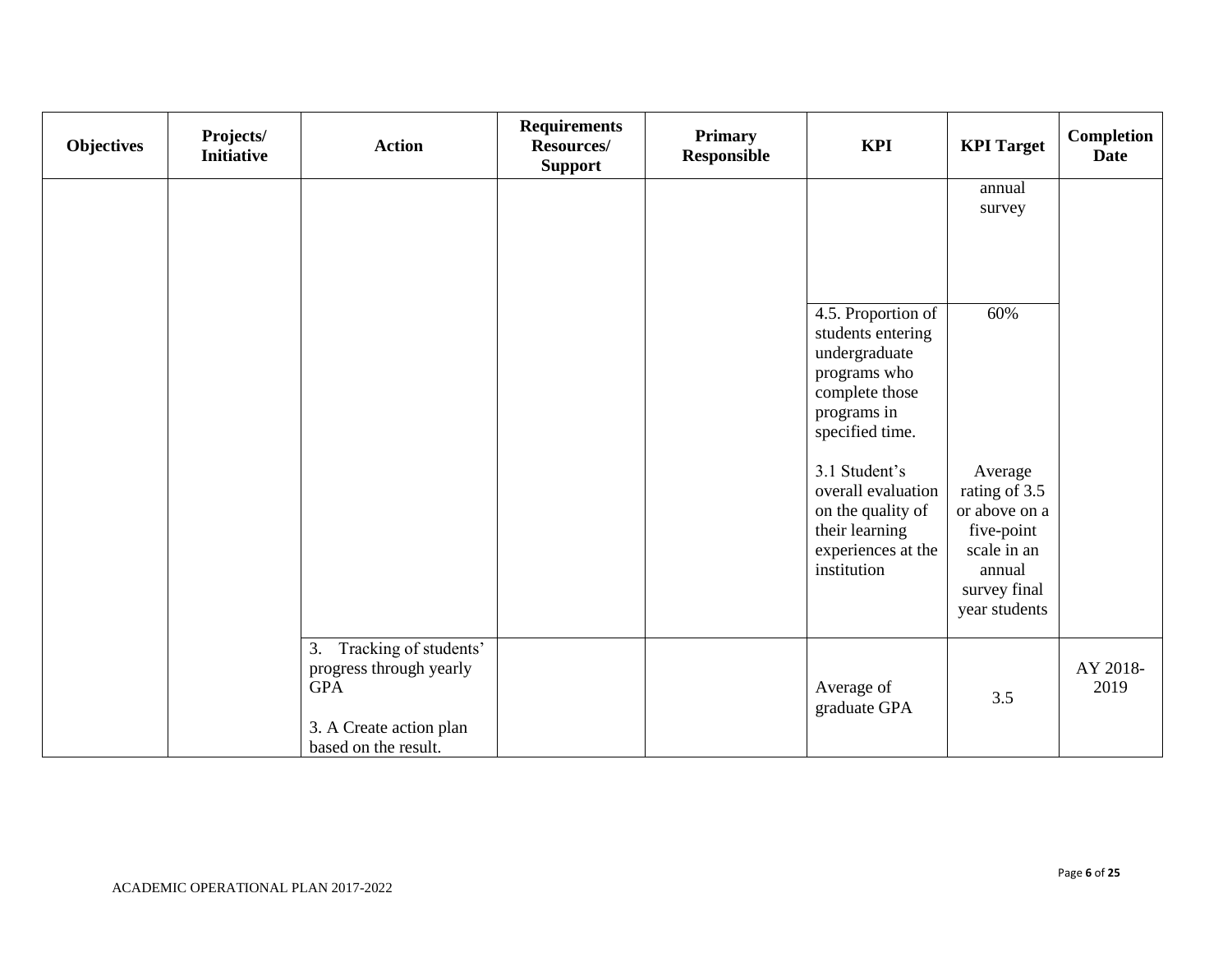| Objectives | Projects/<br><b>Initiative</b> | <b>Action</b>                                                                                                                                                                                                                                                                                         | <b>Requirements</b><br><b>Resources/</b><br><b>Support</b> | Primary<br><b>Responsible</b> | <b>KPI</b>                                                                       | <b>KPI</b> Target | Completion<br><b>Date</b> |
|------------|--------------------------------|-------------------------------------------------------------------------------------------------------------------------------------------------------------------------------------------------------------------------------------------------------------------------------------------------------|------------------------------------------------------------|-------------------------------|----------------------------------------------------------------------------------|-------------------|---------------------------|
|            |                                | Receive regular<br>4.                                                                                                                                                                                                                                                                                 | Chairperson of                                             |                               | Percentage of                                                                    | 90%               |                           |
|            |                                | report from Saudi                                                                                                                                                                                                                                                                                     | nursing                                                    |                               | Graduates' who                                                                   |                   |                           |
|            |                                | Commission about                                                                                                                                                                                                                                                                                      | department                                                 |                               | passed licensure                                                                 |                   |                           |
|            |                                | license exam.                                                                                                                                                                                                                                                                                         |                                                            |                               | exam.                                                                            |                   |                           |
|            |                                | 5. Develop action plans<br>based on the Saudi<br>Commission reports.<br>6. Develop a schedule<br>for staff development of<br>available teaching and<br>assessment workshops at<br><b>KSAU-HS</b><br>6. A Disseminate<br>professional development<br>opportunity for faculty.<br>6. B Receive feedback |                                                            |                               | Percentage of<br>faculty who<br>attended<br>teaching/<br>assessment<br>workshops | 100%              |                           |
|            |                                | from faculty on the                                                                                                                                                                                                                                                                                   |                                                            |                               |                                                                                  |                   |                           |
|            |                                | attendance of the<br>workshops.                                                                                                                                                                                                                                                                       |                                                            |                               | Average of                                                                       | 60%               |                           |
|            |                                |                                                                                                                                                                                                                                                                                                       |                                                            |                               | progress test                                                                    |                   |                           |
|            |                                | 7. Develop a schedule                                                                                                                                                                                                                                                                                 |                                                            |                               | results                                                                          |                   |                           |
|            |                                | for students' progress test                                                                                                                                                                                                                                                                           |                                                            |                               |                                                                                  |                   |                           |
|            |                                | 7.A Analyze the result of                                                                                                                                                                                                                                                                             |                                                            |                               |                                                                                  |                   |                           |
|            |                                | progress test among three                                                                                                                                                                                                                                                                             |                                                            |                               |                                                                                  |                   |                           |
|            |                                | campuses.                                                                                                                                                                                                                                                                                             |                                                            |                               |                                                                                  |                   |                           |
|            |                                | 7.B Develop an action                                                                                                                                                                                                                                                                                 |                                                            |                               |                                                                                  |                   |                           |
|            |                                | plan based on the result                                                                                                                                                                                                                                                                              |                                                            |                               |                                                                                  |                   |                           |
|            |                                | 7.C Follow up the                                                                                                                                                                                                                                                                                     |                                                            |                               |                                                                                  |                   |                           |
|            |                                | implementation of the                                                                                                                                                                                                                                                                                 |                                                            |                               |                                                                                  |                   |                           |
|            |                                | action plan.                                                                                                                                                                                                                                                                                          |                                                            |                               |                                                                                  |                   |                           |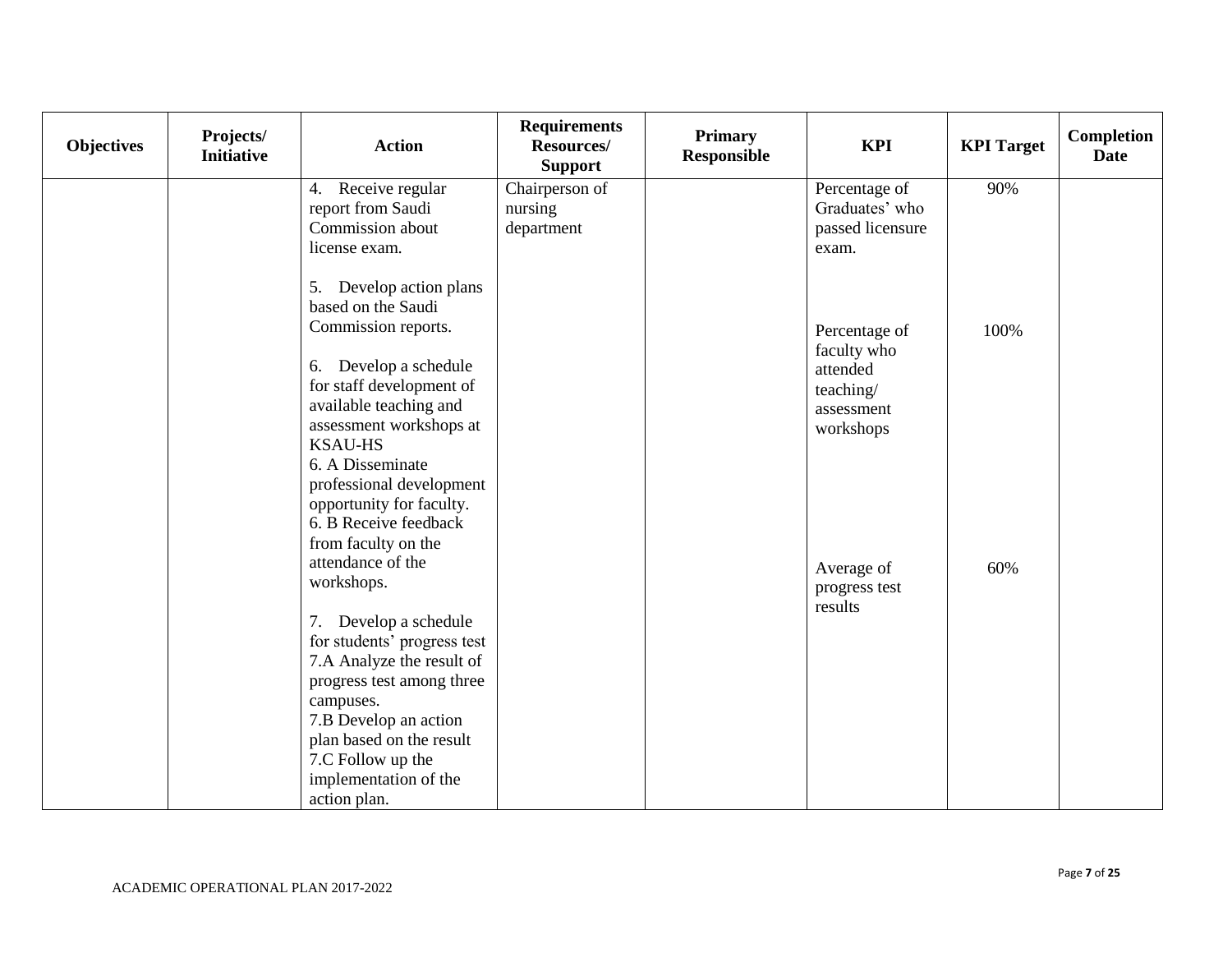| <b>Objectives</b> | Projects/<br><b>Initiative</b>                                                                                                                     | <b>Action</b>                                                                                                                                                                                                                                                                                                                                                                                                                                                                                                                                                                                                                                                                             | <b>Requirements</b><br><b>Resources/</b><br><b>Support</b> | <b>Primary</b><br><b>Responsible</b> | <b>KPI</b>                                                                                                                   | <b>KPI Target</b> | Completion<br><b>Date</b> |
|-------------------|----------------------------------------------------------------------------------------------------------------------------------------------------|-------------------------------------------------------------------------------------------------------------------------------------------------------------------------------------------------------------------------------------------------------------------------------------------------------------------------------------------------------------------------------------------------------------------------------------------------------------------------------------------------------------------------------------------------------------------------------------------------------------------------------------------------------------------------------------------|------------------------------------------------------------|--------------------------------------|------------------------------------------------------------------------------------------------------------------------------|-------------------|---------------------------|
|                   | Maintain the<br>coordination<br>with the pre-<br>professional<br>phase on the<br>level of<br>curriculum,<br>advising and<br>college<br>counselling | 1. Establish task force<br>from CON and pre-<br>professional phase<br>governed by Deanship of<br>Academic Affairs and<br>Quality Assurance to<br>investigate and work on<br>the student low<br>completion rate.<br>2. Request regular report<br>from pre-professional<br>phase about percentage of<br>students withdraw/drop<br>and the reasons behind it.<br>3. Conduct yearly faculty<br>focus group from pre-<br>professional phase to<br>investigate arising<br>concerns related to<br>students withdraw/drop.<br>4. Conduct yearly<br>student's focus group<br>from pre-professional<br>phase to address their<br>concerns.<br>5. Develop an action<br>plan based on the<br>feedback |                                                            |                                      | 4.5. Proportion of<br>students entering<br>undergraduate<br>programs who<br>complete those<br>programs in<br>specified time. | 60%               | AY 2019-<br>2020          |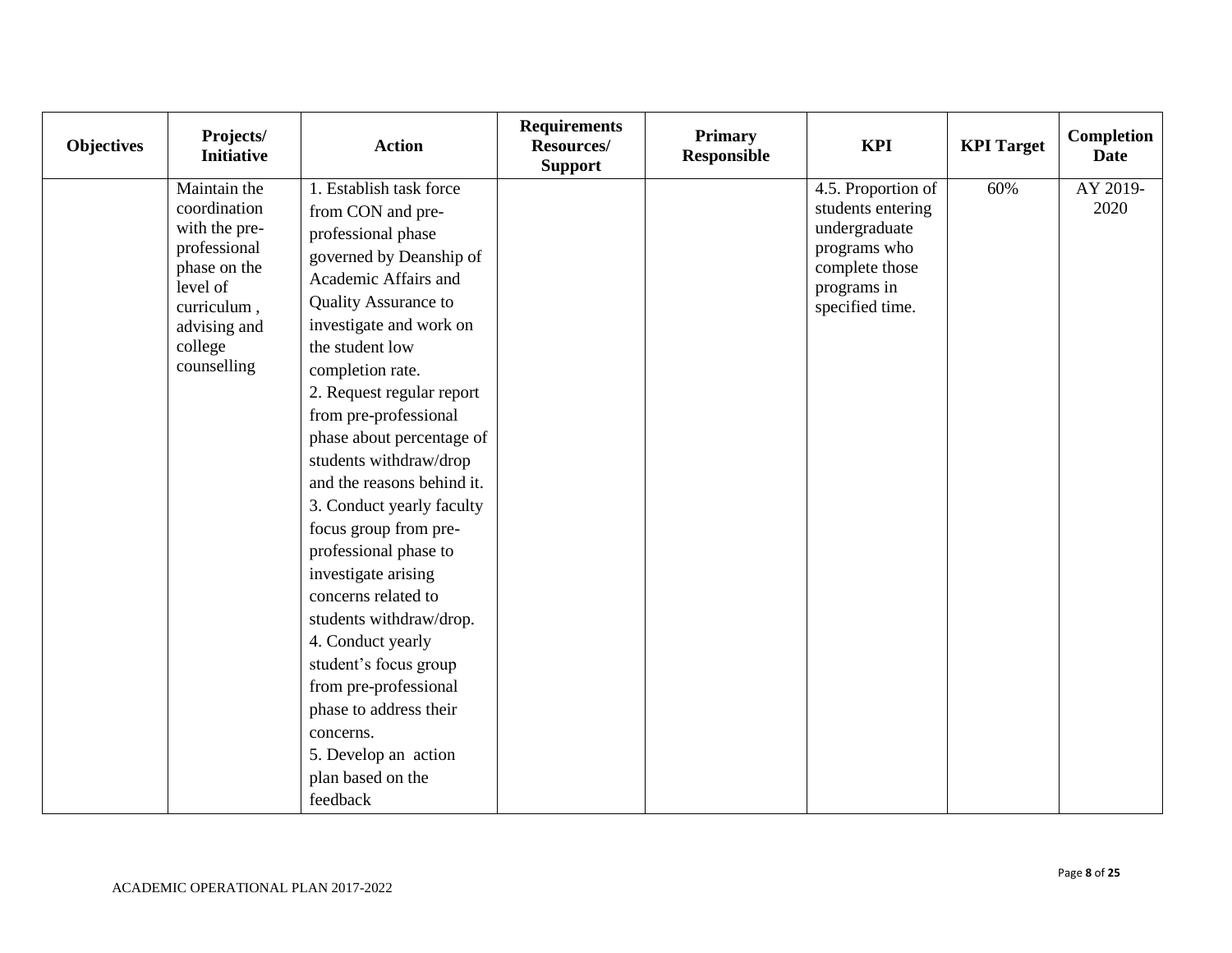| <b>Objectives</b>                                                    | Projects/<br><b>Initiative</b>                                                 | <b>Action</b>                                                                                                                                                                                                                                                                                                                                                                                    | <b>Requirements</b><br><b>Resources/</b><br><b>Support</b>                          | Primary<br><b>Responsible</b> | <b>KPI</b>                                                                                                                    | <b>KPI Target</b> | Completion<br><b>Date</b> |
|----------------------------------------------------------------------|--------------------------------------------------------------------------------|--------------------------------------------------------------------------------------------------------------------------------------------------------------------------------------------------------------------------------------------------------------------------------------------------------------------------------------------------------------------------------------------------|-------------------------------------------------------------------------------------|-------------------------------|-------------------------------------------------------------------------------------------------------------------------------|-------------------|---------------------------|
| II. Expand<br>academic<br>programs to<br>include more<br>specialized | Expansion of<br>postgraduate<br>programs in<br>response to the<br>needs of the | 1. Nominate most<br>needed postgraduate<br>programs.<br>2. Develop set the<br>program specification for                                                                                                                                                                                                                                                                                          | Approval from<br>Curriculum<br>Committee.                                           | Curriculum<br>Committee       | Number of<br>specialized<br>postgraduate<br>programs offered<br>at CON.                                                       | $\overline{2}$    | AY 2021-<br>2022          |
| nursing<br>programs to<br>meet society<br>needs.                     | market.                                                                        | the nominated programs.<br>3. Curriculum<br>committee set admission<br>criteria for the nominated<br>programs.<br>4. Escalate the process<br>of advertisement and<br>recruitment to the<br>university.<br>5. Establish set<br>admission criteria for the<br>nominated programs.<br>6. Assess available<br>resources (such as:<br>faculty, classes, TAs,<br>etc.) needed for the new<br>programs. | Executive<br>management<br>support<br>Advisory<br>Committee<br>Quality<br>Committee | Curriculum-Sub<br>Committee   | 4.10 Proportion<br>of students<br>entering<br>postgraduate<br>program who<br>completed those<br>program in<br>specified time. | 90%               |                           |
|                                                                      |                                                                                | 7. Develop students'<br>program survey and<br>employer satisfaction<br>survey with post graduate<br>performance.                                                                                                                                                                                                                                                                                 |                                                                                     |                               | Employer<br>satisfaction with<br>postgraduate<br>performance.                                                                 | 4 out of 5        |                           |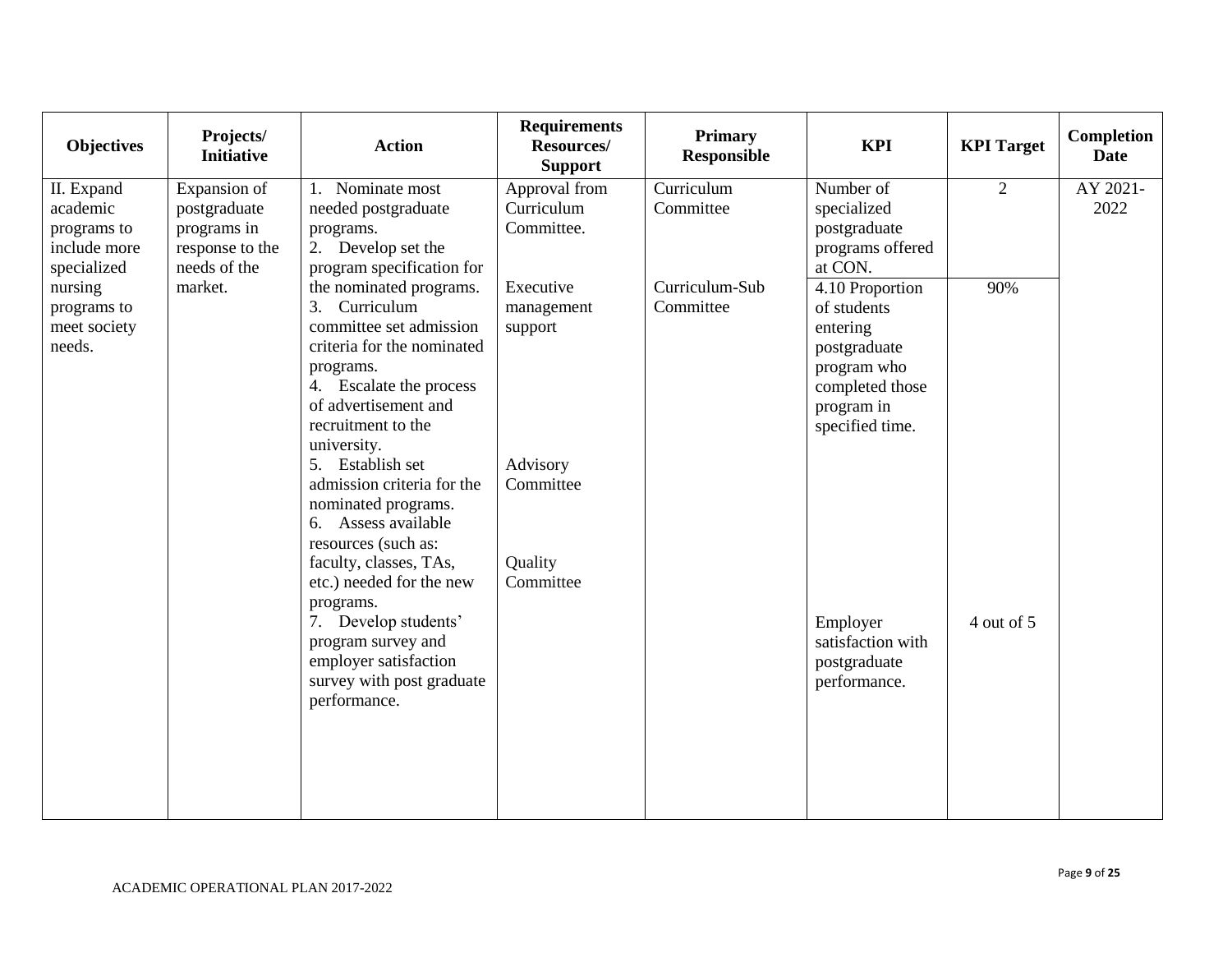| <b>Objectives</b>                                                                                                                                              | Projects/<br><b>Initiative</b>                                                           | <b>Action</b>                                                                                                                                                                                                                                                                                                                                          | <b>Requirements</b><br>Resources/<br><b>Support</b>                                                    | <b>Primary</b><br><b>Responsible</b> | <b>KPI</b>                                                                                         | <b>KPI</b> Target           | Completion<br><b>Date</b> |
|----------------------------------------------------------------------------------------------------------------------------------------------------------------|------------------------------------------------------------------------------------------|--------------------------------------------------------------------------------------------------------------------------------------------------------------------------------------------------------------------------------------------------------------------------------------------------------------------------------------------------------|--------------------------------------------------------------------------------------------------------|--------------------------------------|----------------------------------------------------------------------------------------------------|-----------------------------|---------------------------|
|                                                                                                                                                                | Enhance<br>advisory<br>committee<br>engagement.                                          | Construct a structure<br>schedule for program<br>advisory committee<br>meeting to identify most<br>needed postgraduate<br>programs based on the<br>market's need.<br>2. Review postgraduate<br>program annual report<br>and program self-<br>evaluation scale<br>3. Identify necessary<br>program<br>recommendations based<br>on the recent market and | Approval from<br>advisory<br>Committee.<br>Executive<br>management and<br>college council<br>support   | Advisory committee                   | Number of<br>advisory<br>committee<br>meetings.                                                    | One per<br>academic<br>year | AY 2021-<br>2022          |
| III. Enhance<br>excellence and<br>opportunities in<br>evidence based<br>nursing<br>practice in<br>undergraduate<br>and<br>postgraduate<br>nursing<br>programs. | Ensure<br>integration of<br>evidence based<br>nursing practice<br>in nursing<br>programs | external requirement.<br>Review courses<br>every three years to<br>ensure the integrations of<br>evidence-abased practice<br>in nursing courses.<br>Submit a review<br>report and action plan to<br>the quality unit for review<br>then indorse it to the<br>curriculum committee.<br>3. Ensure the<br>implementation of the<br>action plan.           | Faculty<br>Chief course<br>coordinators<br>Associate/assistant<br>dean academic and<br>student affairs | <b>Nursing Department</b>            | Percentage of<br>courses applying<br>evidence based<br>nursing practice<br>in nursing<br>programs. | 50%                         | AY 2019-<br>2020          |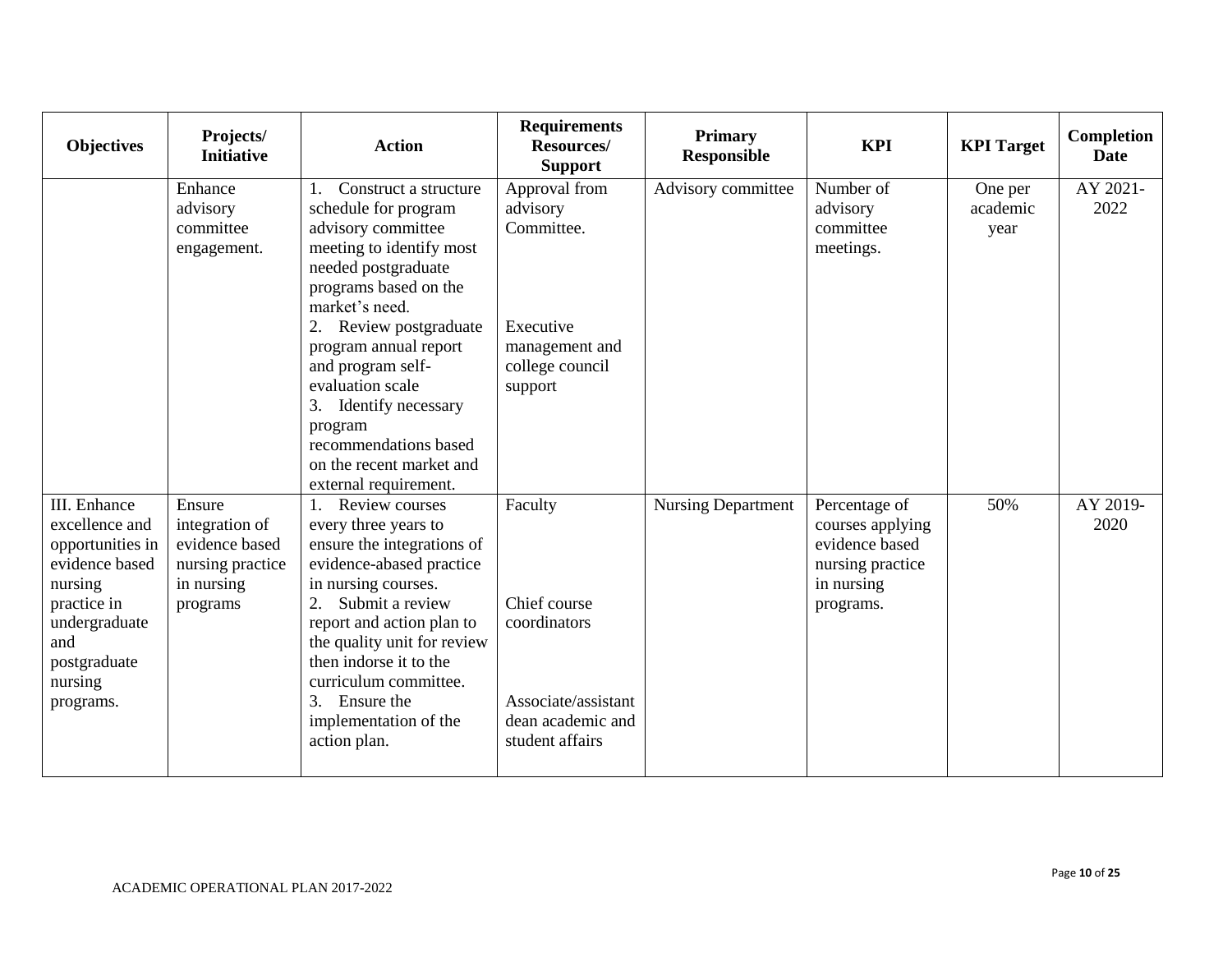| <b>Objectives</b> | Projects/<br><b>Initiative</b>                                                 | <b>Action</b>                                                                                                                                                                                                                                                                                                                                                                                               | <b>Requirements</b><br>Resources/<br><b>Support</b>                                                                                                                                                                | <b>Primary</b><br><b>Responsible</b>                                  | <b>KPI</b>                                                                                                                                                                                                                                     | <b>KPI</b> Target     | Completion<br><b>Date</b>                                                            |
|-------------------|--------------------------------------------------------------------------------|-------------------------------------------------------------------------------------------------------------------------------------------------------------------------------------------------------------------------------------------------------------------------------------------------------------------------------------------------------------------------------------------------------------|--------------------------------------------------------------------------------------------------------------------------------------------------------------------------------------------------------------------|-----------------------------------------------------------------------|------------------------------------------------------------------------------------------------------------------------------------------------------------------------------------------------------------------------------------------------|-----------------------|--------------------------------------------------------------------------------------|
|                   | Explore<br>opportunities to<br>gain access to<br>the central<br>simulation lab | Initiate the<br>1.<br>simulation resources at<br>university and colleges<br>level.<br>2. Establish an<br>orientation session for<br>faculty at Simulation<br>Centres.<br>3. Conduct simulation<br>training sessions for<br>students in different<br>courses per semester.<br>4. Construct a<br>structured schedule for<br>objective structured<br>clinical examinations<br>(OSCE) at Simulation<br>Centres. | Simulation team at<br><b>Simulation Center</b><br>and CON to<br>conduct the<br>workshop<br>Associate/assistant<br>Dean, academic<br>Affairs College of<br>Medicine<br>Manpower to<br>facilitate the<br><b>OSCE</b> | Associate/Assistant<br>dean, College of<br>Nursing clinical<br>affair | Utilization of<br>central simulation<br>lab.                                                                                                                                                                                                   | Achieved              | AY 2018-<br><b>2019 CONR</b><br>CONJ $&$<br>CONA no<br>central<br>simulation<br>labs |
|                   | Continuous<br>monitoring and<br>evaluation of<br>field experience.             | Establish criteria for<br><b>Nursing Clinical</b><br>Teaching Unit (NCTU)<br>liaison to include<br>provision of up-to-date<br>and evidence -based<br>practice.<br>2. Conduct<br>NCTU/liaison assessment<br>for all of the unites at<br>clinical sites<br>3. Conduct<br>NCTU/liaison workshops<br>for field staff                                                                                            | Manpower to<br>conduct the<br>NCTU/liaison<br>workshop<br>available at<br>computer labs at<br><b>CON-R</b><br>Quality unit                                                                                         | Associate/assistant<br>dean, clinical affair                          | Percentage of<br>courses applying<br>evidence based<br>nursing practice<br>in nursing<br>programs.<br>Student's overall<br>evaluation of<br>field experience<br>training.<br>Faculty overall<br>evaluation of<br>field experience<br>training. | 50%<br>3.5/5<br>3.5/5 | AY 2019-<br>2020                                                                     |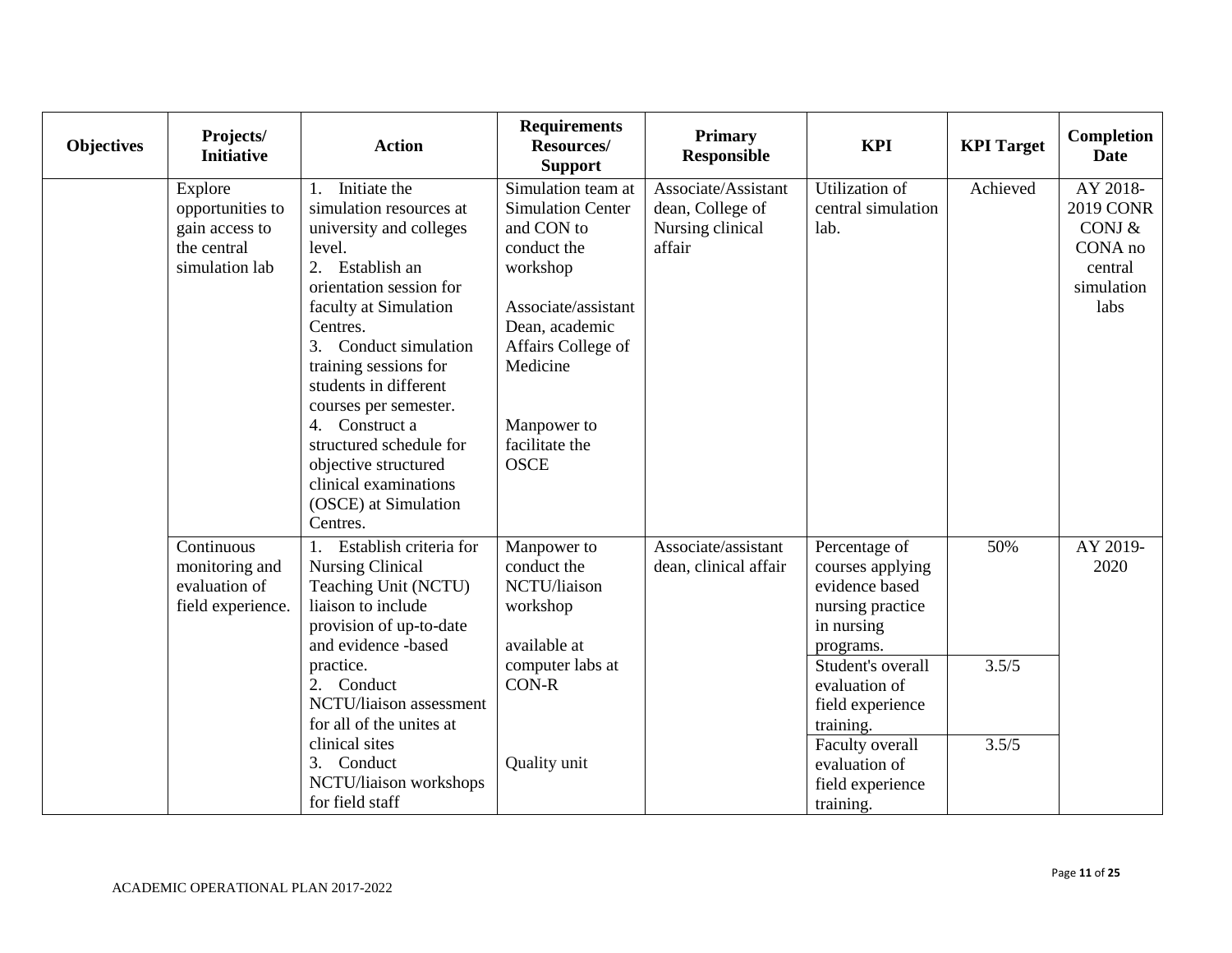| Objectives | Projects/<br><b>Initiative</b> | <b>Action</b>                                                                                                                                                                                                                                                                                                                                                                                                                                                                                                                                                                                                                                                            | <b>Requirements</b><br><b>Resources/</b><br><b>Support</b> | <b>Primary</b><br>Responsible | <b>KPI</b>                                                            | <b>KPI</b> Target | Completion<br><b>Date</b> |
|------------|--------------------------------|--------------------------------------------------------------------------------------------------------------------------------------------------------------------------------------------------------------------------------------------------------------------------------------------------------------------------------------------------------------------------------------------------------------------------------------------------------------------------------------------------------------------------------------------------------------------------------------------------------------------------------------------------------------------------|------------------------------------------------------------|-------------------------------|-----------------------------------------------------------------------|-------------------|---------------------------|
|            |                                | Upload all needed<br>4.<br>information and<br>documents on the nursing<br>services website for field<br>staff<br>5. Obtain key access for<br>all faculty involved in the<br>clinical training<br>6. Conduct Best Care<br>workshop for all faculty<br>involved in the clinical<br>training.<br>6.A Obtain access to Best<br>Care for all faculty, who<br>are involved in clinical<br>training of students.<br>Develop a debriefing<br>7.<br>tool that should be<br>utilized after each clinical<br>practice.<br>7.A Communicate and<br>orient the faculty about<br>the debriefing tool.<br>7.B Implement the<br>debriefing tool.<br>7.C Evaluate the<br>effectiveness and | Research Unit<br><b>Admin Assistant</b>                    |                               | Field staff overall<br>evaluation of<br>field experience<br>training. | 3.5/5             |                           |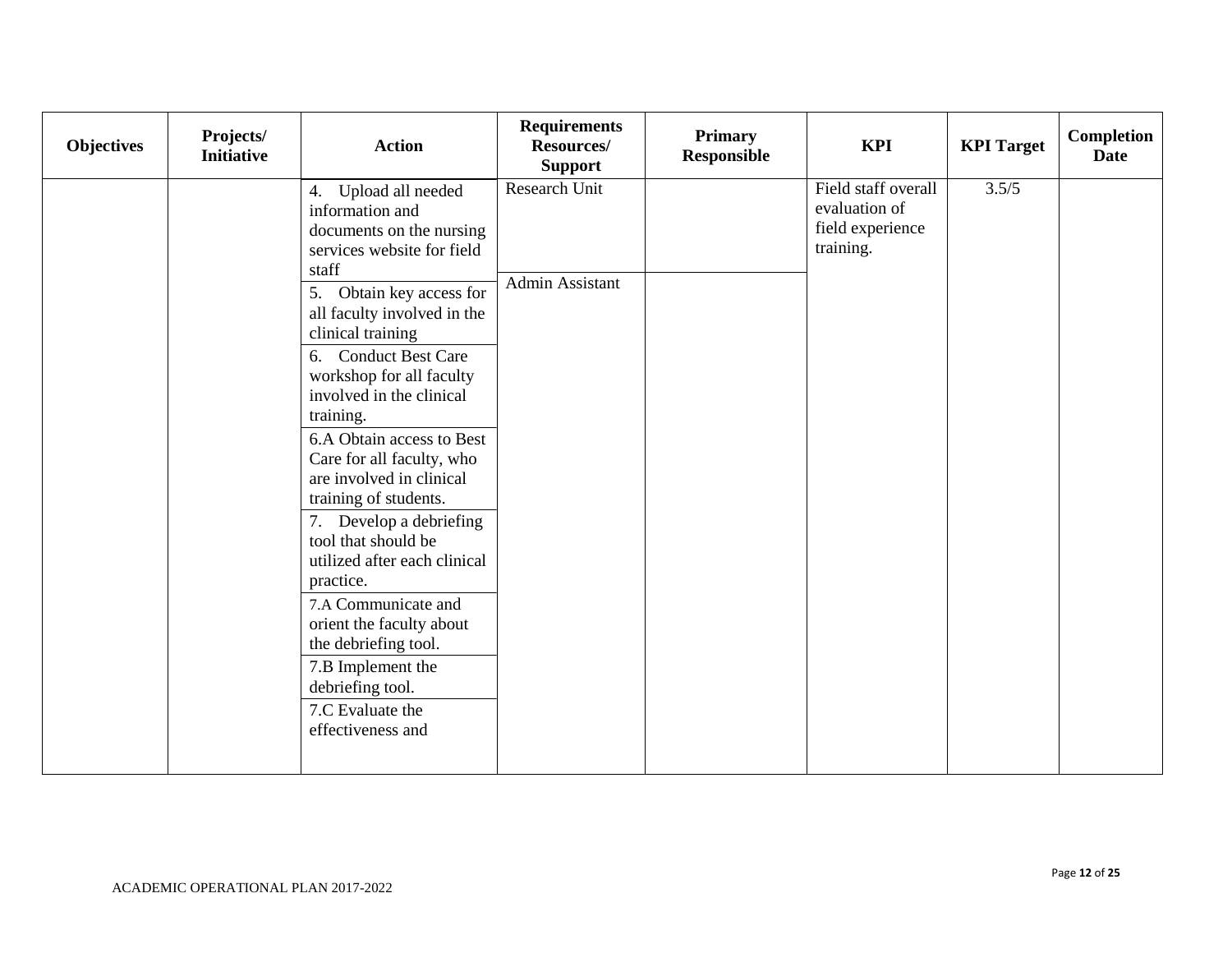| <b>Objectives</b> | Projects/<br><b>Initiative</b>                                                          | <b>Action</b>                                                                                                                                                                                                                                                                                                                                                                                  | <b>Requirements</b><br>Resources/<br><b>Support</b>                   | <b>Primary</b><br><b>Responsible</b>                  | <b>KPI</b>                                                           | <b>KPI</b> Target | Completion<br><b>Date</b> |
|-------------------|-----------------------------------------------------------------------------------------|------------------------------------------------------------------------------------------------------------------------------------------------------------------------------------------------------------------------------------------------------------------------------------------------------------------------------------------------------------------------------------------------|-----------------------------------------------------------------------|-------------------------------------------------------|----------------------------------------------------------------------|-------------------|---------------------------|
|                   |                                                                                         | applicability of the<br>debriefing tool<br>Unify all clinical<br>8.<br>evaluation rubric.<br>9. Implement the<br>unified clinical evaluation<br>rubrics among the three<br>campuses.<br>10. Evaluate the students.<br>faculty, and filed staff<br>about field experience<br>training:<br>10.A Analyse the survey<br>results.<br>10.B Develop an action<br>plan based on the surveys<br>result. | QAAA Unit<br><b>Clinical Affairs</b><br>Research Unit                 |                                                       |                                                                      |                   |                           |
|                   | Periodic and<br>structured<br>monitoring of<br>learning<br>resources and<br>environment | Conduct regular<br>1.<br>meetings of Library and<br><b>Learning Resources</b><br>Committee with<br>stakeholders to identify<br>learning needs.                                                                                                                                                                                                                                                 | Support from<br>Deans' office and<br>Students and<br>Academic Affairs | Library and<br><b>Learning Resources</b><br>committee | 7.2 Number 0f<br>accessible<br>computers<br>terminla per<br>student. | 0.3:1             | AY 2019-<br>2020          |
|                   |                                                                                         | 2. Assess faculty and<br>stakeholders satisfaction<br>with learning resources<br>per year.                                                                                                                                                                                                                                                                                                     | College IT                                                            | <b>Manager of Students</b><br>Affaires staff          | Students' overall<br>evaluation of<br>learning<br>resources          | 3.5/5             |                           |
|                   |                                                                                         |                                                                                                                                                                                                                                                                                                                                                                                                |                                                                       |                                                       | Faculty overall<br>evaluation of                                     | 3.5/5             |                           |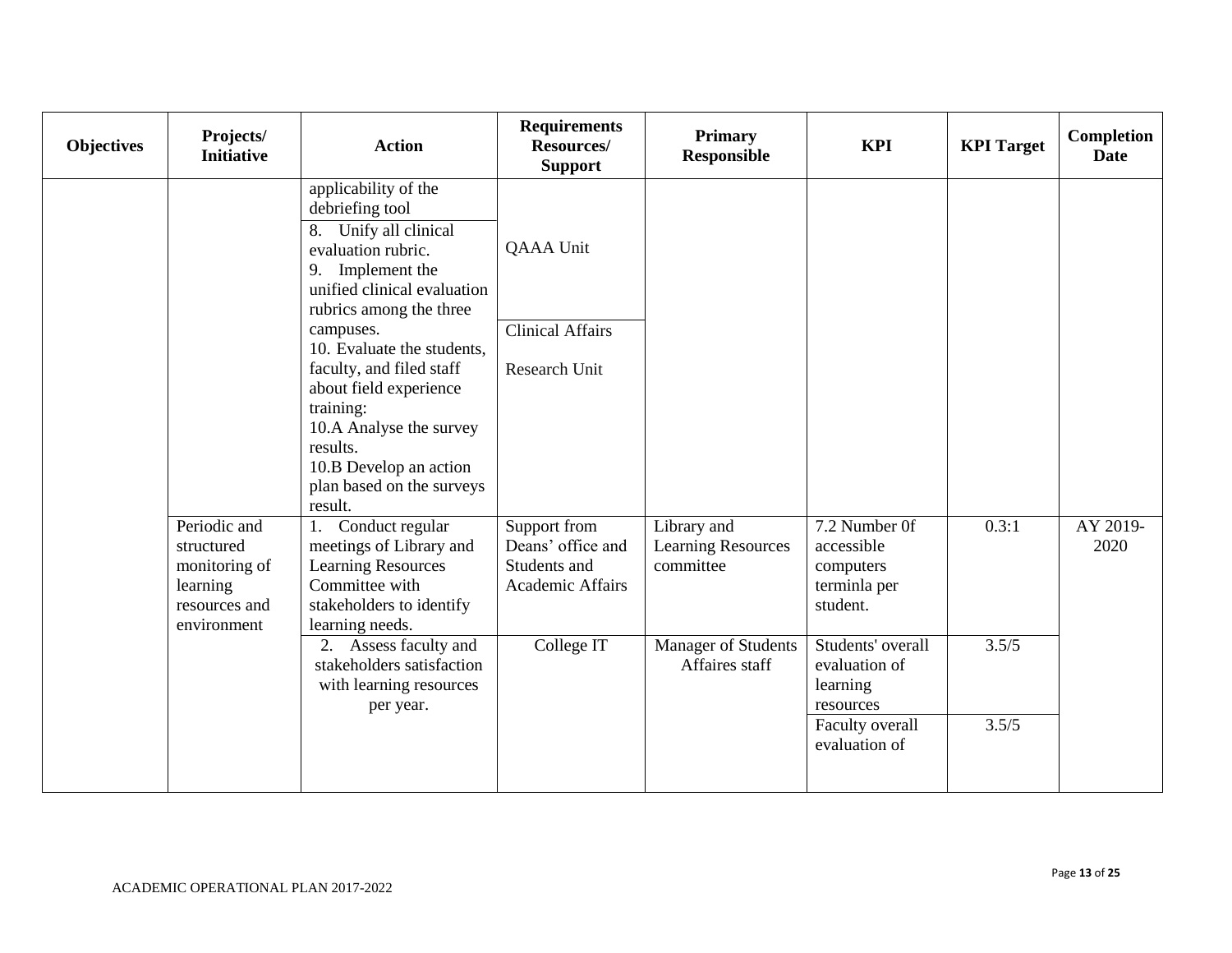| <b>Objectives</b> | Projects/<br><b>Initiative</b>                                                          | <b>Action</b>                                                                                                                                        | <b>Requirements</b><br>Resources/<br><b>Support</b>                 | <b>Primary</b><br><b>Responsible</b>                                    | <b>KPI</b>                                                         | <b>KPI</b> Target | Completion<br><b>Date</b> |
|-------------------|-----------------------------------------------------------------------------------------|------------------------------------------------------------------------------------------------------------------------------------------------------|---------------------------------------------------------------------|-------------------------------------------------------------------------|--------------------------------------------------------------------|-------------------|---------------------------|
|                   |                                                                                         | Analyze the<br>3.<br>stakeholders' survey<br>results and develop an<br>action plan based on                                                          | Quality unit                                                        |                                                                         | field experience<br>training.                                      |                   |                           |
|                   |                                                                                         | which.<br>4. Monitor the<br>implementations of the<br>action plan.                                                                                   | Academic affairs                                                    |                                                                         |                                                                    |                   |                           |
|                   |                                                                                         | 5. Develop structured<br>students orientation about<br>utilization of resources<br>such as Blackboard and<br>help request, and library<br>resources. | Chairperson of<br>Library and<br>Learning<br>Resources<br>Committee | Chairperson of<br>Library and<br><b>Learning Resources</b><br>Committee |                                                                    |                   |                           |
|                   |                                                                                         | Submit a report that<br>6.<br>specify the utilization of<br>available learning<br>resources.                                                         | IT/Student<br>Affairs/Librarian                                     |                                                                         |                                                                    |                   |                           |
|                   | Communicate<br>standardize<br>interdisciplinary<br>collaboration for<br>the delivery of | 1. Identify collaborative<br>opportunities with other<br>colleges.                                                                                   | Research<br>committee                                               | Dean                                                                    | Number of<br>interdisciplinary<br>collaboration and<br>agreements. | Two by 2021       | AY 2021-<br>2022          |
|                   | nursing<br>programs and<br>scholarly<br>activities                                      | Conduct<br>2.<br>collaborative scholarly<br>activities (teaching,<br>clinical training, and<br>research).                                            | Community<br>committee                                              | Dean                                                                    | Percentage of<br>standardized<br>units and related<br>committees.  | 50%               |                           |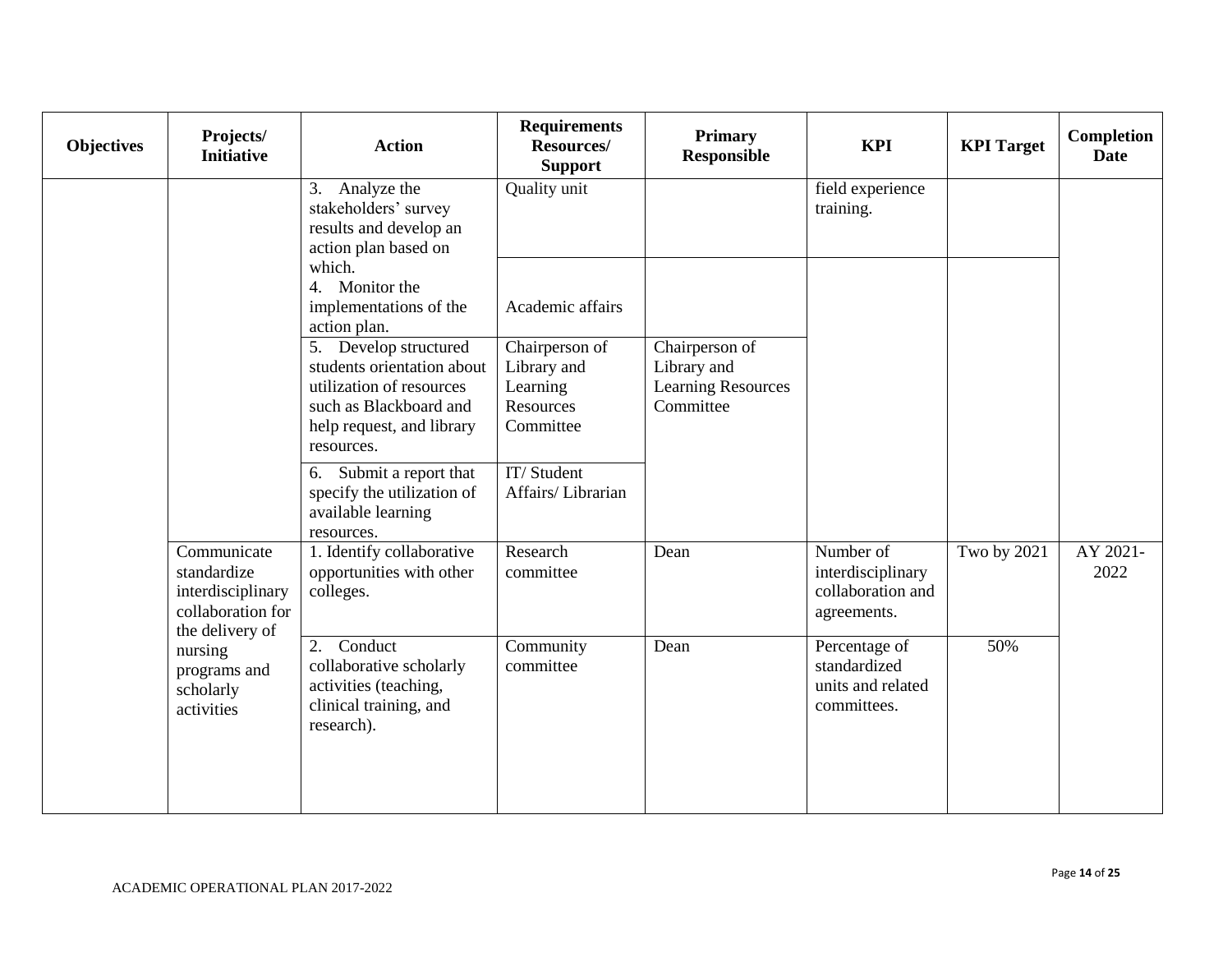| <b>Objectives</b> | Projects/<br><b>Initiative</b>                                    | <b>Action</b>                                                                                                                                      | <b>Requirements</b><br><b>Resources/</b><br><b>Support</b> | <b>Primary</b><br>Responsible                                   | <b>KPI</b>                                                                                 | <b>KPI</b> Target | Completion<br>Date |
|-------------------|-------------------------------------------------------------------|----------------------------------------------------------------------------------------------------------------------------------------------------|------------------------------------------------------------|-----------------------------------------------------------------|--------------------------------------------------------------------------------------------|-------------------|--------------------|
|                   | Offer<br>scholarship<br>opportunities for<br><b>BSN</b> graduates | Establish scholarship<br>unit.                                                                                                                     | Postgraduate<br><b>Education KSAU-</b><br>HS               | Dean                                                            | Percentage of<br>offered<br>scholarship seats<br>to the number of<br>accepted<br>scholars. | 80%               | AY 2019-<br>2020   |
|                   |                                                                   | Develop plan of<br>2.<br>mostly needed specialty<br>for scholarship per year                                                                       | Deanship of<br>Admission and<br>Registration               | Associate<br>dean/assistant dean<br>academic/student<br>affairs |                                                                                            |                   |                    |
|                   |                                                                   | Monitor scholars<br>3.<br>progress toward getting<br>approved post graduate<br>programs<br>Monitor the progress<br>4.<br>toward getting the degree |                                                            | Scholarship unit                                                |                                                                                            |                   |                    |

**Goal 5: Attract, recruit, and retain highly qualified faculty, and provide opportunities for professional enhancement.**

| <b>Objectives</b>                             | Projects/<br><b>Initiative</b>             | Action                                                          | <b>Requirements</b><br><b>Resources</b> /<br><b>Support</b> | Primary<br>Responsible                                   | <b>KPI</b>                                     | <b>KPI</b> Target | Completion<br>Date |
|-----------------------------------------------|--------------------------------------------|-----------------------------------------------------------------|-------------------------------------------------------------|----------------------------------------------------------|------------------------------------------------|-------------------|--------------------|
| I. Intensify<br>efforts through<br>innovative | Communicate<br>with central<br>recruitment | Develop advertising<br>plan with central<br>recruitment office. | HR of the<br>university                                     | <b>Faculty Recruitment</b><br>and Promotion<br>committee | 4.1. Ratio of<br>students to<br>teaching staff | 20:01             |                    |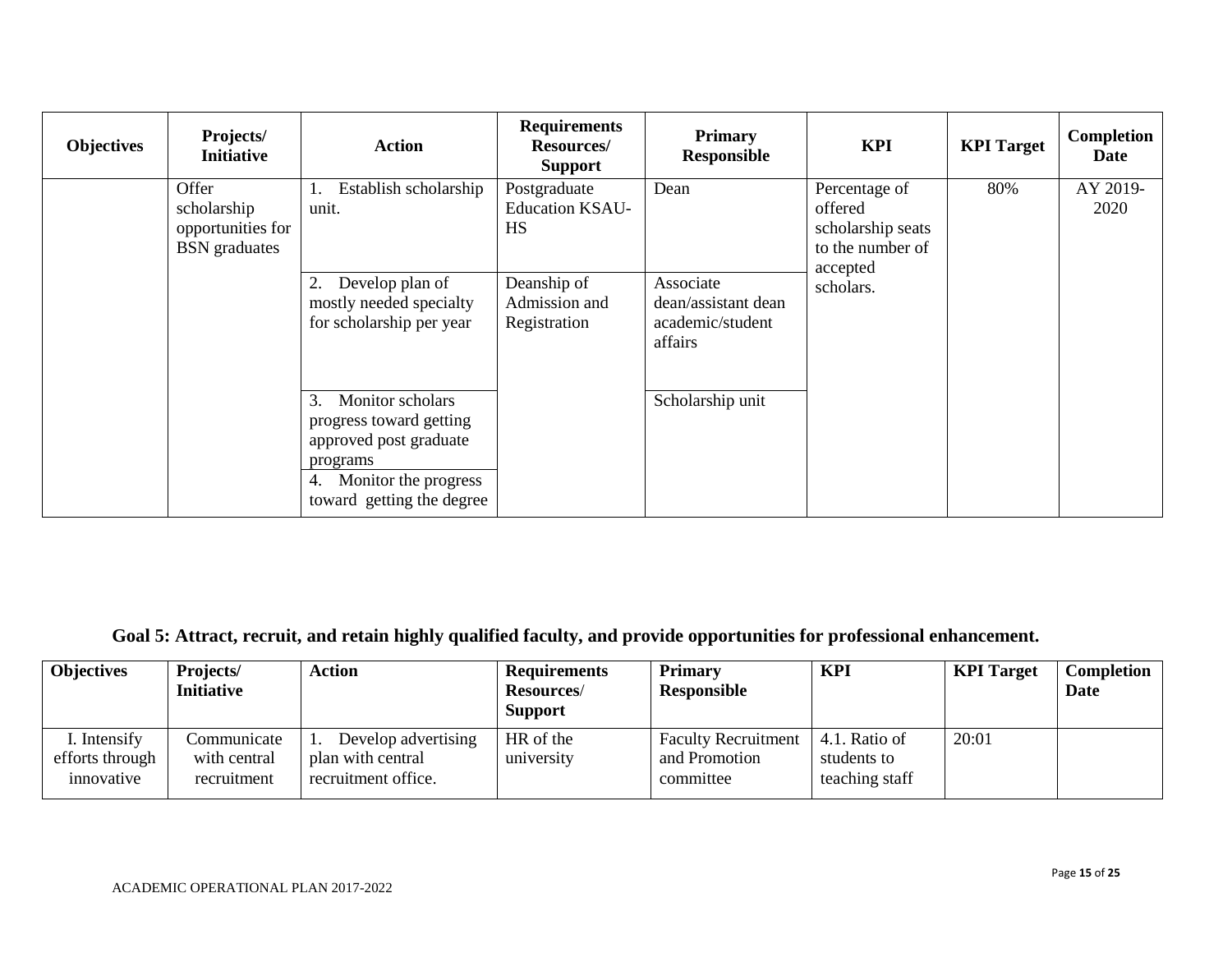| <b>Objectives</b>                                                                           | Projects/<br><b>Initiative</b>                                     | <b>Action</b>                                                                                                                                            | <b>Requirements</b><br>Resources/<br><b>Support</b> | Primary<br><b>Responsible</b>                                   | <b>KPI</b>                                                                                              | <b>KPI</b> Target    | <b>Completion</b><br><b>Date</b> |
|---------------------------------------------------------------------------------------------|--------------------------------------------------------------------|----------------------------------------------------------------------------------------------------------------------------------------------------------|-----------------------------------------------------|-----------------------------------------------------------------|---------------------------------------------------------------------------------------------------------|----------------------|----------------------------------|
| approaches that<br>recruit and<br>retain<br>dedicated,<br>talented, and<br>creative faculty | office to<br>expedite the<br>process of<br>faculty<br>recruitment. | 2. Revisit and update<br>the recruitment process to<br>be more efficient.<br>3.<br>Conduct regular                                                       | University<br>scientific<br>committee               |                                                                 | 4.3. Proportion<br>of teaching staff<br>with verified<br>doctoral<br>qualifications.<br>9.1. Proportion | 50%<br>less than 10% |                                  |
| and staff.                                                                                  |                                                                    | faculty's satisfaction<br>survey about recruitment<br>process.<br>Central faculty'<br>4.<br>satisfaction survey.                                         |                                                     |                                                                 | of teaching staff<br>leaving the<br>institution in the<br>past year for<br>reasons other<br>than age    |                      |                                  |
|                                                                                             |                                                                    | 5. Exit interview<br>conducted by KASU-HS<br>employee relation.                                                                                          |                                                     |                                                                 | retirement.                                                                                             |                      |                                  |
|                                                                                             | Hire faculty<br>with diverse<br>specialties and<br>nationalities.  | 1. Review annually<br>CON manpower status<br>report (MSR).                                                                                               |                                                     |                                                                 | 4.1. Ratio of<br>students to<br>teaching staff                                                          | 20:01                | AY 2019-<br>2020                 |
|                                                                                             |                                                                    | 2.<br>Assess yearly the<br>needs of CON in relation<br>to projected students'<br>number.<br>Monitor regularly<br>3.<br>faculty/students ratio<br>yearly. |                                                     |                                                                 |                                                                                                         |                      |                                  |
|                                                                                             | Conduct annual<br>faculty<br>experience<br>survey.                 | 4. Orient the faculty<br>about faculty experience<br>survey.                                                                                             | Faculty                                             | Associate<br>dean/assistant dean<br>academic/student<br>affairs | Response rate of<br>faculty<br>completed the<br>faculty<br>experience<br>survey.                        | 80%                  | AY 2019-<br>2020                 |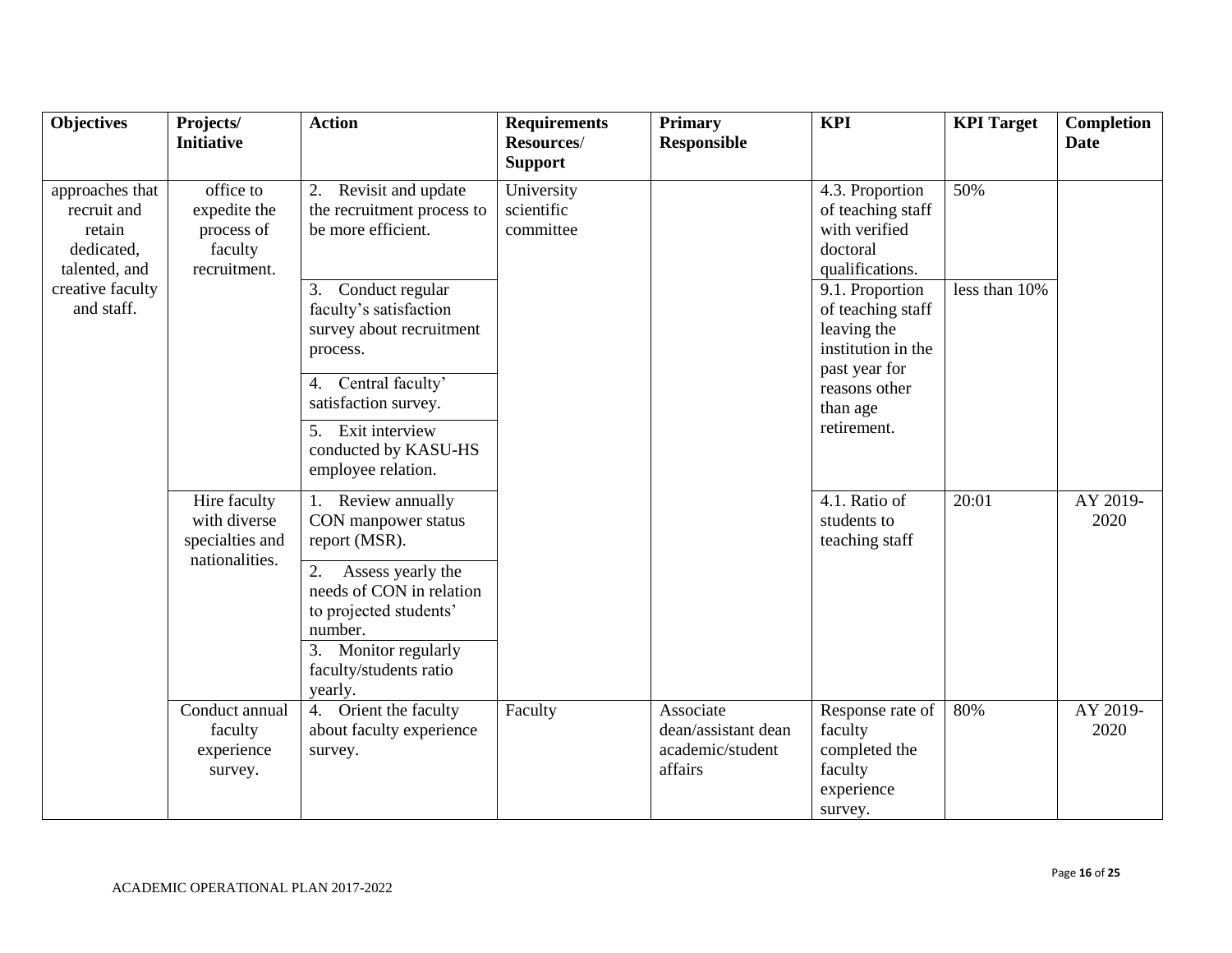| <b>Objectives</b> | Projects/<br><b>Initiative</b>                          | <b>Action</b>                                                                                                                                                                                                                                                  | <b>Requirements</b><br>Resources/<br><b>Support</b>                  | <b>Primary</b><br><b>Responsible</b> | <b>KPI</b>                                                         | <b>KPI</b> Target | <b>Completion</b><br><b>Date</b> |
|-------------------|---------------------------------------------------------|----------------------------------------------------------------------------------------------------------------------------------------------------------------------------------------------------------------------------------------------------------------|----------------------------------------------------------------------|--------------------------------------|--------------------------------------------------------------------|-------------------|----------------------------------|
|                   |                                                         | 5. Develop an action<br>plan based on the survey<br>result.<br>$\overline{6}$ . Follow up the<br>implementations of the<br>action plan                                                                                                                         | Quality unit                                                         | Nursing department                   |                                                                    |                   |                                  |
|                   | Enhance<br>rewarding<br>system                          | 1. Formulate rewarding<br>taskforce.                                                                                                                                                                                                                           | Associate/assistant<br>Dean for academic<br>and students'<br>affairs | Dean                                 | Percentage of<br>recognized<br>faculty.                            | 100%              | AY 2020-<br>2021                 |
|                   |                                                         | Set criteria for<br>2.<br>awarding outstanding<br>faculty performance.<br>3. Post faculty and staff<br>achievements and success<br>stories through the<br>college website annually.<br>4. Announce faculty<br>award at departmental<br>councils and graduation | Faculty                                                              | Nursing department                   |                                                                    |                   |                                  |
|                   | Maintain faculty<br>and staff<br>orientation<br>program | ceremony.<br>Update the<br>1.<br>orientation program<br>based on faculty feedback                                                                                                                                                                              | Faculty                                                              | <b>Nursing Department</b>            | Percentage of<br>Faculty staff<br>who were<br>mentored per<br>year | 100%              | AY 2017-<br>2018                 |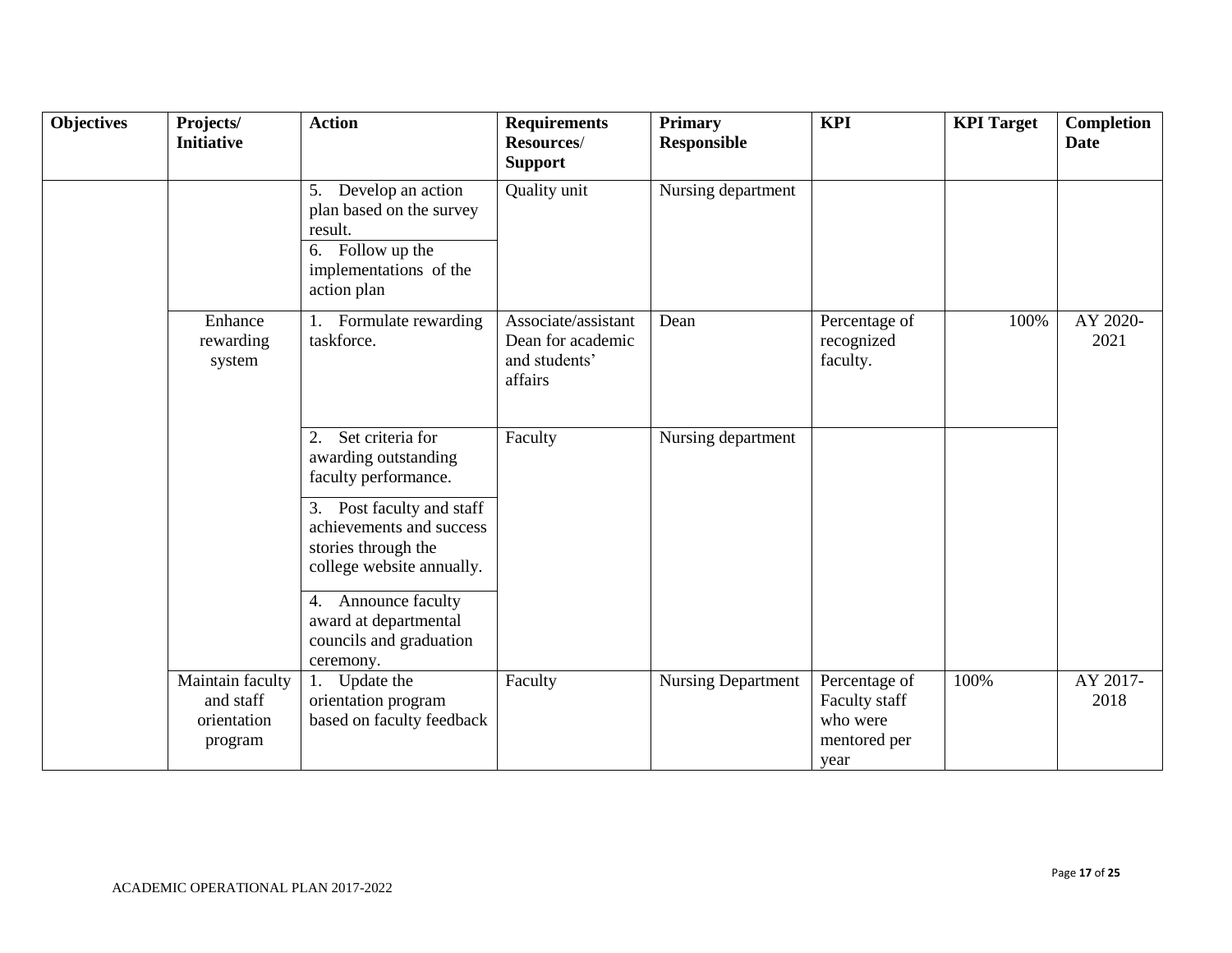| <b>Objectives</b>                                                                | Projects/<br><b>Initiative</b>                               | <b>Action</b>                                                                                                                                                      | <b>Requirements</b><br>Resources/<br><b>Support</b>                                        | <b>Primary</b><br><b>Responsible</b>                                 | <b>KPI</b>                                                           | <b>KPI</b> Target | Completion<br><b>Date</b> |
|----------------------------------------------------------------------------------|--------------------------------------------------------------|--------------------------------------------------------------------------------------------------------------------------------------------------------------------|--------------------------------------------------------------------------------------------|----------------------------------------------------------------------|----------------------------------------------------------------------|-------------------|---------------------------|
|                                                                                  |                                                              | Monitor the<br>2.<br>effectiveness of the<br>orientation program for<br>new faculty.<br>Evaluate the<br>3.<br>effectiveness of the<br>orientation program.         |                                                                                            | Faculty<br>enhancement<br>committee                                  | Percentage of<br>new admin staff<br>who were<br>mentored per<br>year | 100%              |                           |
|                                                                                  | Maintain faculty<br>mentorship<br>program                    | Establish a system of<br>1.<br>mentorship.<br>2. Evaluate the<br>effectiveness of the<br>mentoring program                                                         | Faculty                                                                                    | Nursing department                                                   | Percentage of<br>new staff who<br>were mentored<br>per year          | 100%              | AY 2019-<br>2020          |
| II. Develop and<br>maintain clear<br>and fair criteria<br>for appraisal<br>items | Sustain faculty<br>appraisal<br>system.                      | 1. Evaluate Faculty<br>satisfaction with faculty<br>appraisal criteria.                                                                                            | Nursing department                                                                         | Dean<br>Associate/assistant<br>dean academic and<br>students affairs | Faculty<br>satisfaction with<br>appraisal<br>procedure.              | 3.5/5             | AY 2020-<br>2021          |
| III. Empower<br>faculty with<br>structured<br>enhancement<br>programs.           | Maintain the<br>work of faculty<br>enhancement<br>committee. | Establish faculty<br>1.<br>enhancement committee<br>2. Establish faculty<br>professional development<br>dashboard.<br>Create professional<br>development database. | Dean<br>Associate/assistant<br>dean academic and<br>students affairs<br>Nursing department | Faculty<br>enhancement<br>committee                                  | Number of<br>meeting minutes                                         | 2 per year        | AY 2020-<br>2021          |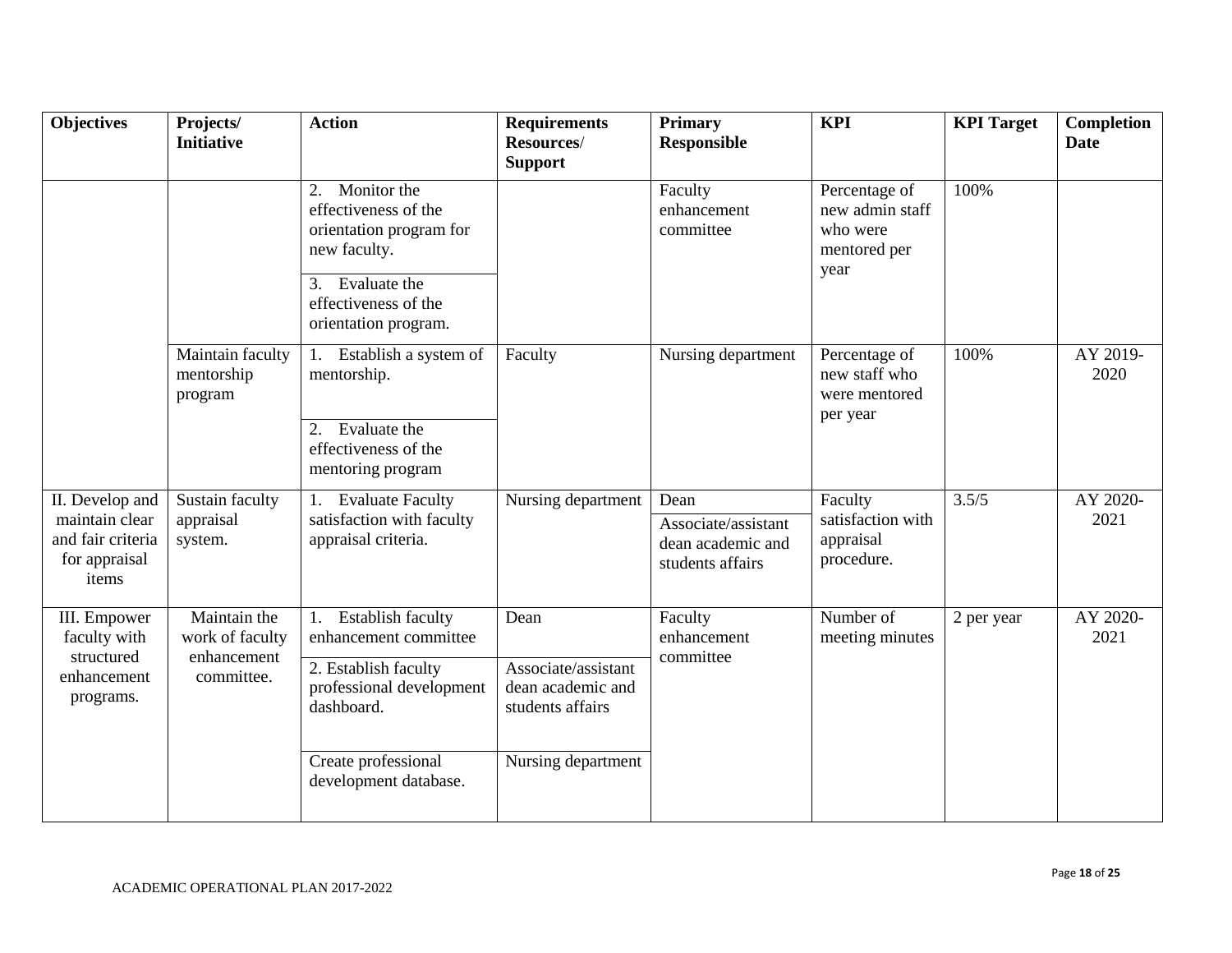| <b>Objectives</b> | Projects/<br><b>Initiative</b>                                               | <b>Action</b>                                                                                                                               | <b>Requirements</b><br>Resources/<br><b>Support</b> | <b>Primary</b><br><b>Responsible</b>                         | <b>KPI</b>                                                                                                          | <b>KPI</b> Target | <b>Completion</b><br><b>Date</b> |
|-------------------|------------------------------------------------------------------------------|---------------------------------------------------------------------------------------------------------------------------------------------|-----------------------------------------------------|--------------------------------------------------------------|---------------------------------------------------------------------------------------------------------------------|-------------------|----------------------------------|
|                   | Increase<br>awareness of<br>faculty towards<br>the enhancement<br>activities | 1. Orient faculty with<br>professional development<br>opportunities<br>2. Develop blended and<br>online courses for faculty<br>development. | Faculty                                             |                                                              | Percentage of<br>faculty who<br>perceived<br>having access to<br>enhancement<br>opportunities                       | 100%              | AY 2019-<br>2020                 |
|                   | Maintain faculty<br>professional<br>development<br>activities.               | Develop a plan for<br>1.<br>staff development based<br>on their needs per year.                                                             | Nursing department                                  | Faculty<br>enhancement<br>committee                          | 9.2. Proportion<br>of teaching staff<br>participating<br>each year in<br>professional<br>development<br>activities. | 100%              | AY 2018-<br>2019                 |
|                   |                                                                              | Monitor the<br>2.<br>effectiveness of<br>professional development<br>activities                                                             | Faculty                                             |                                                              | Percentage of<br>faculty who<br>perceived<br>having access to<br>enhancement<br>opportunities                       | 100%              |                                  |
|                   | Facilitate faculty<br>preparation for<br>application for<br>promotion        | Orient faculty about<br>requirements for<br>promotion                                                                                       | Nursing department                                  | Dean                                                         | Number of<br>faculty who<br>applied for<br>promotion                                                                |                   | AY 2020-<br>2021                 |
|                   |                                                                              | Submit an annual<br>2.<br>report of number of<br>candidates for promotion                                                                   | Faculty                                             | Associate/assistant<br>dean academic and<br>students affairs |                                                                                                                     |                   |                                  |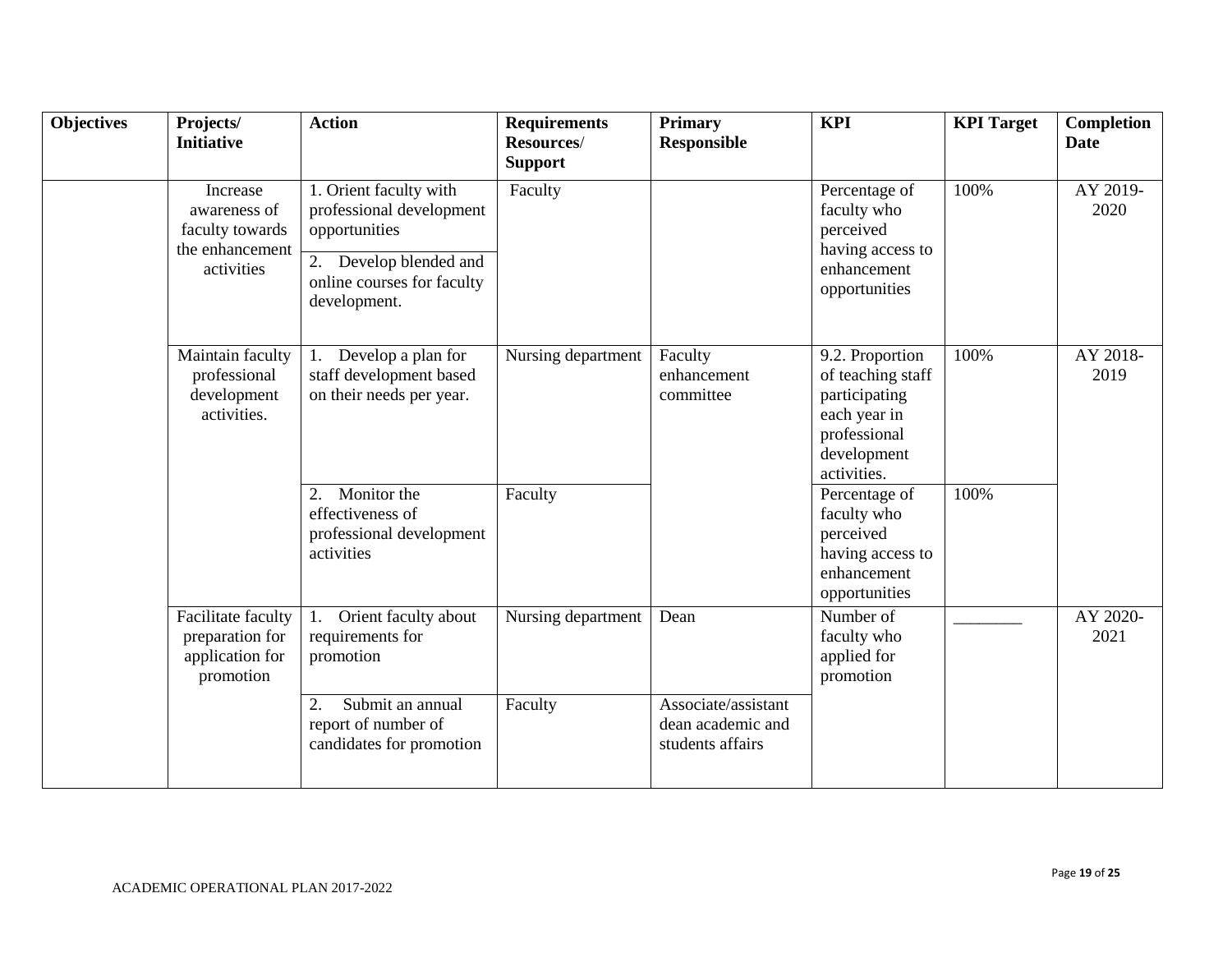| <b>Objectives</b>                                                   | Projects/<br><b>Initiative</b>                                             | <b>Action</b>                                                                                                                    | <b>Requirements</b><br>Resources/<br><b>Support</b> | <b>Primary</b><br><b>Responsible</b>                                              | <b>KPI</b>                                                                  | <b>KPI</b> Target | Completion<br><b>Date</b> |
|---------------------------------------------------------------------|----------------------------------------------------------------------------|----------------------------------------------------------------------------------------------------------------------------------|-----------------------------------------------------|-----------------------------------------------------------------------------------|-----------------------------------------------------------------------------|-------------------|---------------------------|
| I. Maintain an<br>environment<br>that increases<br>students' desire | Ensure optimal<br>utilization of<br>available<br>recreation<br>facilities. | Assess students'<br>1.<br>needs regarding<br>extracurricular activities.                                                         | <b>Student Affairs</b>                              | Dean                                                                              | Student<br>satisfaction with<br>recreation<br>facilities.                   | 3.5/5             | AY 2019-<br>2020          |
| and ability to<br>engage in<br>extracurricular<br>activities.       |                                                                            | Develop a plan based<br>2.<br>on students' needs.                                                                                | Surveys                                             | Associate/assistant<br>dean academic and<br>students affairs<br>Students' Affairs |                                                                             |                   |                           |
|                                                                     |                                                                            | Report students'<br>3.<br>utilizations of recreation<br>services.                                                                |                                                     |                                                                                   |                                                                             |                   |                           |
|                                                                     |                                                                            | Conduct a survey to<br>4.<br>assess the students'<br>satisfaction with<br>recreation services and<br>extracurricular activities. |                                                     |                                                                                   |                                                                             |                   |                           |
|                                                                     | $\overline{\text{Conduct}}$ a<br>regular student<br>experience<br>survey.  | Analyze the data<br>collected from the<br>students' experience<br>survey.                                                        | Academic Affairs                                    | Associate/assistant<br>dean academic and<br>students affairs                      | Student<br>response rate to<br>complete<br>student<br>experience<br>survey. | 80%               | AY 2019-<br>2020          |
|                                                                     |                                                                            | 2. Develop an action<br>plan based on survey<br>result.                                                                          | Surveys                                             | Students' Affairs                                                                 |                                                                             |                   |                           |

**Goal 7: Enrich the quality of college life and sense of community.**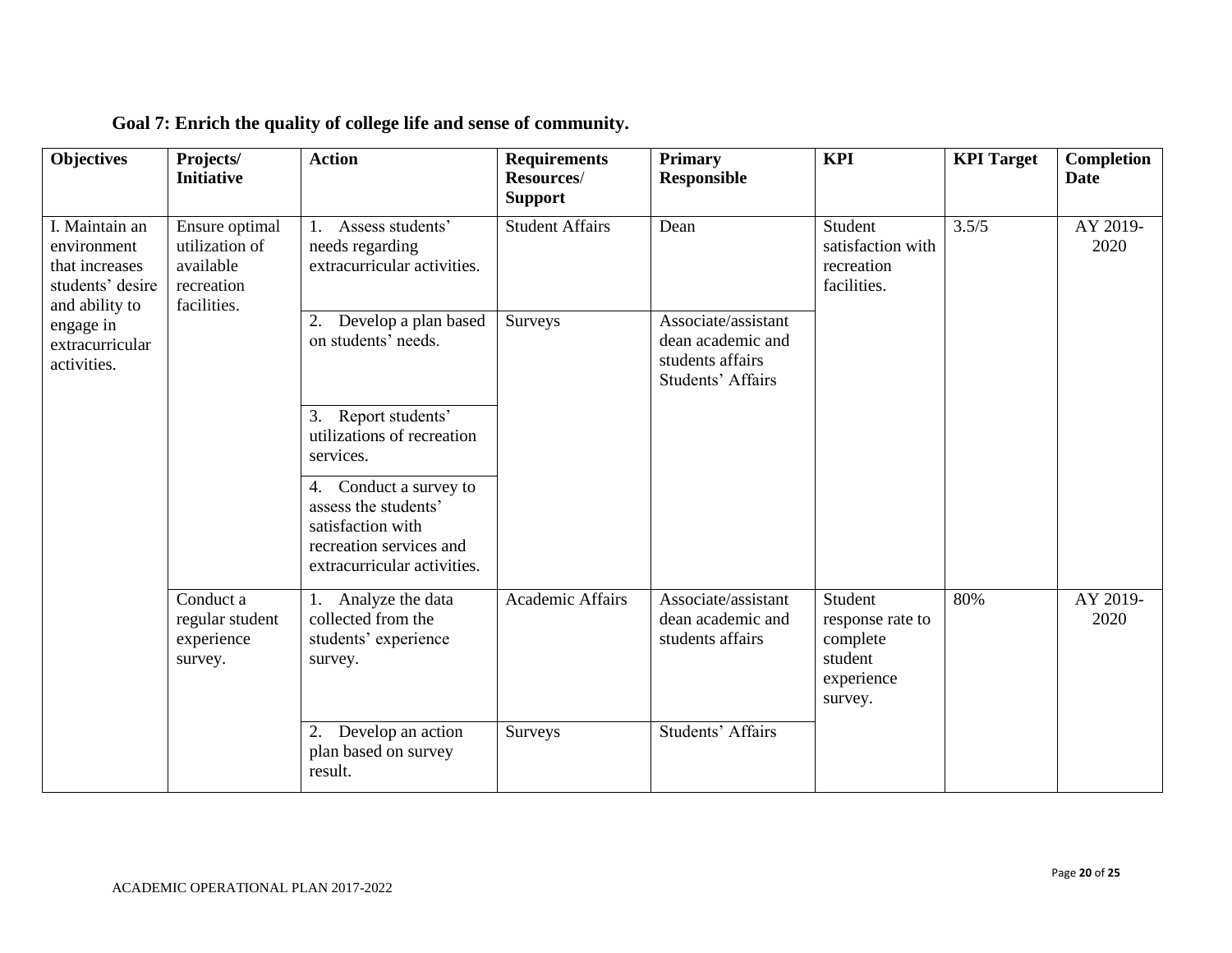| <b>Objectives</b>                                  | Projects/<br><b>Initiative</b>                                                                         | <b>Action</b>                                                                                                                                      | <b>Requirements</b><br>Resources/   | <b>Primary</b><br><b>Responsible</b>                                          | <b>KPI</b>                                                         | <b>KPI</b> Target                                                                               | Completion<br><b>Date</b> |
|----------------------------------------------------|--------------------------------------------------------------------------------------------------------|----------------------------------------------------------------------------------------------------------------------------------------------------|-------------------------------------|-------------------------------------------------------------------------------|--------------------------------------------------------------------|-------------------------------------------------------------------------------------------------|---------------------------|
| II. Maintain a<br>positive college<br>environment. | Facilitate the<br>provision of<br>robust academic,<br>social and career<br>counselling and<br>advising | Conduct orientation<br>to students about<br>academic advising and<br>counselling.                                                                  | <b>Support</b><br>Students' Affairs | Associate/assistant<br>dean, clinical affair                                  | Student<br>evaluation of<br>academic and<br>career<br>counselling. | 3.5/5                                                                                           | AY 2020-<br>2021          |
|                                                    | services to<br>students.                                                                               | 2. Conduct students'<br>survey to evaluate the<br>effectiveness of academic<br>advising and counselling<br>process per semester.                   | Well-Student<br>Center              | Associate/assistant<br>dean academic and<br>students affairs                  | Student<br>evaluation of<br>academic and<br>career<br>counselling. | Average<br>rating on the<br>adequacy of<br>academic and<br>career<br>counselling                |                           |
|                                                    |                                                                                                        | 2.A Develop an action<br>plan based on data<br>analysis.<br>3. Establish counselling<br>unit with psychologist in<br>Jeddah and Al Ahsa            |                                     | Academic and<br>Advising unit<br>Assistant Dean of<br><b>Clinical Affairs</b> |                                                                    | on a five-<br>point scale in<br>an annual<br>survey of<br>students,<br>target is 3.5<br>or more |                           |
|                                                    |                                                                                                        | 4. Conduct an annual<br><b>Career Counselling Day</b><br>for all undergraduate<br>students attended by<br>employers and experts in<br>job markets. |                                     |                                                                               |                                                                    |                                                                                                 |                           |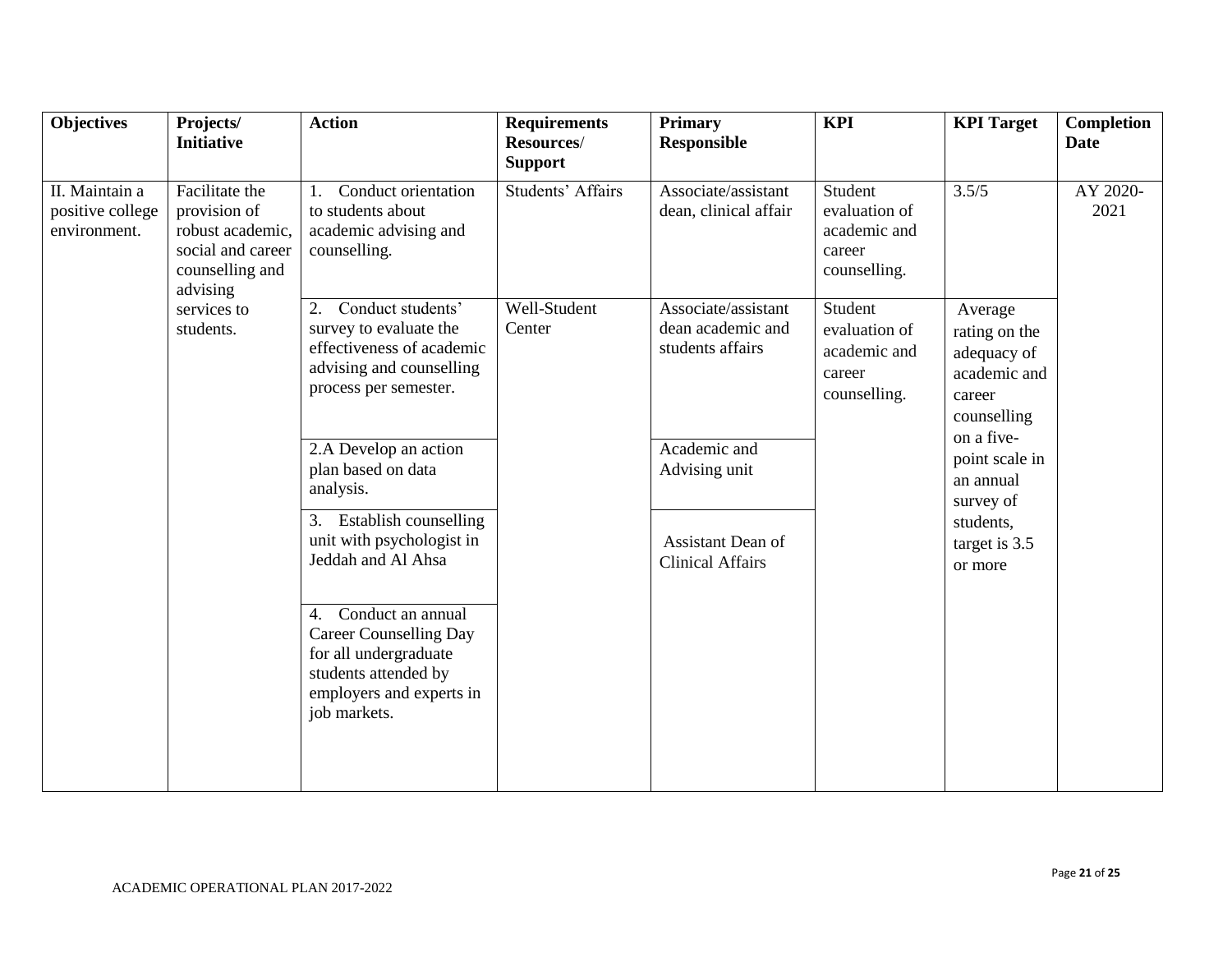| <b>Objectives</b> | Projects/<br><b>Initiative</b>                                                  | <b>Action</b>                                                                                                 | <b>Requirements</b><br>Resources/<br><b>Support</b>                            | <b>Primary</b><br><b>Responsible</b>                         | <b>KPI</b>                                                            | <b>KPI</b> Target | Completion<br><b>Date</b> |
|-------------------|---------------------------------------------------------------------------------|---------------------------------------------------------------------------------------------------------------|--------------------------------------------------------------------------------|--------------------------------------------------------------|-----------------------------------------------------------------------|-------------------|---------------------------|
|                   | Maintain an<br>1.<br>open-door<br>policy.                                       | Orient students,<br>faculty, and staff about<br>the open door policy.                                         | Executive<br>Committee                                                         | Dean                                                         | Faculty<br>satisfaction rate<br>with open door                        | 3.5/5             | AY 2019-<br>2020          |
|                   |                                                                                 |                                                                                                               |                                                                                | Associate/assistant<br>dean academic and<br>students affairs | policy.                                                               |                   |                           |
|                   |                                                                                 | Develop a structured<br>2.<br>schedule meeting<br>between the top<br>management and<br>students, faculty, and |                                                                                | Students' Affairs                                            | Admin<br>assistants<br>satisfaction rate<br>with open door<br>policy. | 3.5/5             |                           |
|                   |                                                                                 | staff.                                                                                                        |                                                                                |                                                              | <b>Students</b><br>satisfaction rate<br>with open door<br>policy.     | 3.5/5             |                           |
|                   | Sustain the use<br>of suggestions<br>box for faculty,<br>staff and<br>students. | Develop guidelines<br>for using the suggestion<br>box.                                                        | <b>IT Unit</b><br>Associate/assistant<br>dean academic and<br>students affairs | <b>Executive committee</b>                                   | Number of<br>suggestions<br>received.                                 |                   | AY 2019-<br>2020          |
|                   |                                                                                 | Orient students,<br>2.<br>faculty, and staff to use<br>the suggestion box.                                    | Students' Affairs                                                              |                                                              |                                                                       |                   |                           |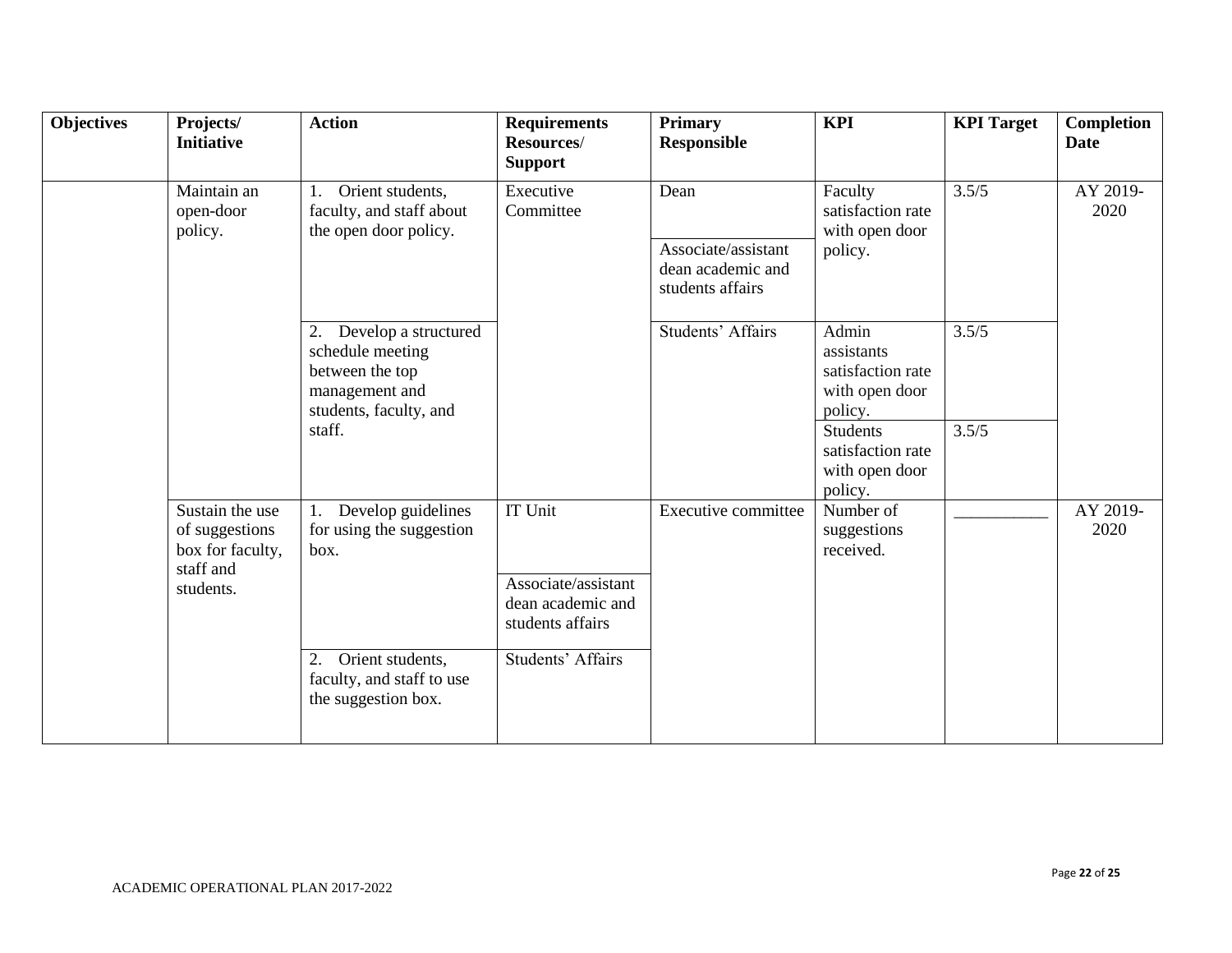| <b>Objectives</b> | Projects/<br><b>Initiative</b>                                 | <b>Action</b>                                                                                                                     | <b>Requirements</b><br>Resources/<br><b>Support</b>                   | <b>Primary</b><br><b>Responsible</b>                         | <b>KPI</b>                                                                  | <b>KPI</b> Target | <b>Completion</b><br><b>Date</b> |
|-------------------|----------------------------------------------------------------|-----------------------------------------------------------------------------------------------------------------------------------|-----------------------------------------------------------------------|--------------------------------------------------------------|-----------------------------------------------------------------------------|-------------------|----------------------------------|
|                   |                                                                | 3.<br>Communicate<br>considered suggestions to<br>students, faculty, and<br>staff through regular<br>meetings and CON<br>website. | <b>CON Public</b><br>Relation                                         |                                                              |                                                                             |                   |                                  |
|                   | Activate a<br>student appeal<br>and grievance<br>committee.    | 1. Orient the faculty/<br>staff and students about<br>the appeal and grievance<br>committee                                       | Nursing<br>Department                                                 | Dean                                                         | Student<br>response rate to<br>complete<br>student<br>Experience<br>Survey. | 80%               | AY 2020-<br>2021                 |
|                   |                                                                | Evaluate students'<br>2.<br>feedback regarding the<br>effectiveness of student<br>appeal and grievance<br>committee.              | Academic advisor<br>Students affairs<br><b>Appeal Committee</b>       | Associate/assistant<br>dean academic and<br>students affairs |                                                                             |                   |                                  |
|                   | Conduct annual<br>faculty and staff<br>satisfaction<br>survey. | 1. Analyze data<br>collected by the faculty<br>and staff satisfaction<br>survey.                                                  | Academic Affairs/<br>Clinical Affairs/<br>Administration<br>Assistant | Dean                                                         | Faculty<br>response rate to<br>complete<br>faculty<br>experience<br>survey. | 80%               | AY 2019-<br>2020                 |
|                   |                                                                | 2. Develop an action<br>plan based on survey<br>results.                                                                          |                                                                       | Associate/assistant<br>dean academic and<br>students affairs | Satisfaction rate<br>of faculty                                             |                   |                                  |
|                   |                                                                |                                                                                                                                   |                                                                       | Nursing department                                           | (Faculty<br>experience<br>survey results).                                  |                   |                                  |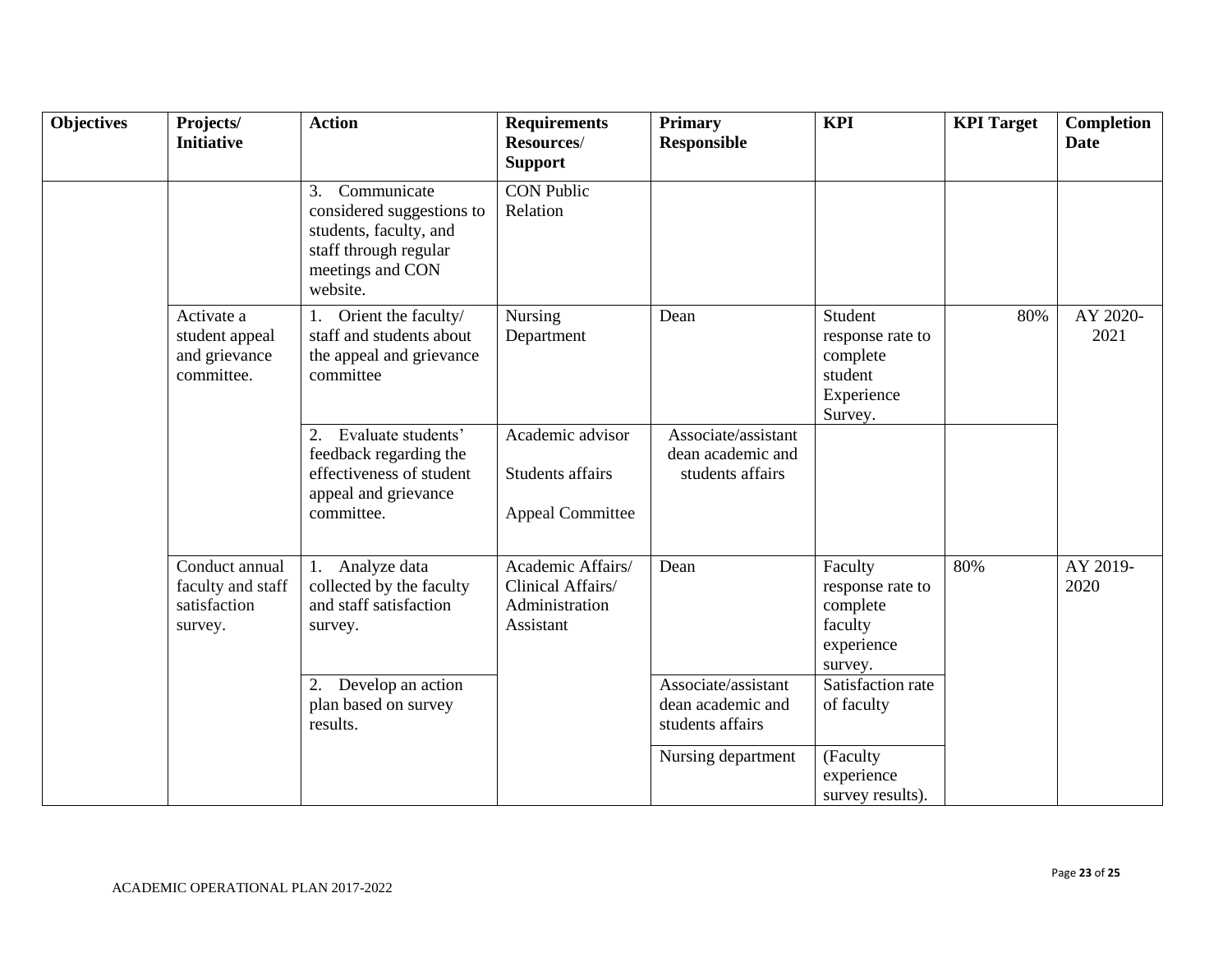| <b>Objectives</b> | Projects/<br><b>Initiative</b>                                         | <b>Action</b>                                                                                                                    | <b>Requirements</b><br>Resources/<br><b>Support</b> | <b>Primary</b><br><b>Responsible</b>               | <b>KPI</b>                                                                 | <b>KPI</b> Target | <b>Completion</b><br><b>Date</b> |
|-------------------|------------------------------------------------------------------------|----------------------------------------------------------------------------------------------------------------------------------|-----------------------------------------------------|----------------------------------------------------|----------------------------------------------------------------------------|-------------------|----------------------------------|
|                   | Provide faculty,<br>staff and<br>students<br>orientation.              | Conduct orientation<br>1.<br>program for faculty, staff,<br>and students.                                                        |                                                     | Nursing department                                 | Percentage of<br>faculty who<br>attended the<br>orientation.               | 100%              | AY 2017-<br>2018                 |
|                   |                                                                        | 4. Monitor the<br>effectiveness of the<br>orientation program for<br>faculty, staff, and<br>students.                            |                                                     | Faculty enhancement<br>committee                   | Percentage of<br>staff and<br>students who<br>attended the<br>orientation. | 100%              |                                  |
|                   |                                                                        | 5. Modify the orientation<br>program based on faculty,<br>staff, and students<br>feedback                                        |                                                     |                                                    | Percentage of<br>students who<br>attended the<br>orientation.              | 100%              |                                  |
|                   | Develop and<br>implement risk<br>assessment and<br>risk<br>management. | Draft risk<br>1.<br>management plan to<br>include academic,<br>research, community,<br>administration and<br>campus environment. | Faculty                                             | Dean                                               | Finalize the risk<br>assessment and<br>management<br>plan.                 |                   | AY 2019-<br>2020                 |
|                   |                                                                        | 2. Review risk<br>management plan                                                                                                | <b>Taskforce for Risk</b><br>Management             | Associate dean,<br>academic and<br>student affairs |                                                                            |                   |                                  |
|                   |                                                                        | Get the approval for<br>3.<br>the risk management plan<br>4. Activate the risk<br>management plan                                |                                                     |                                                    |                                                                            |                   |                                  |